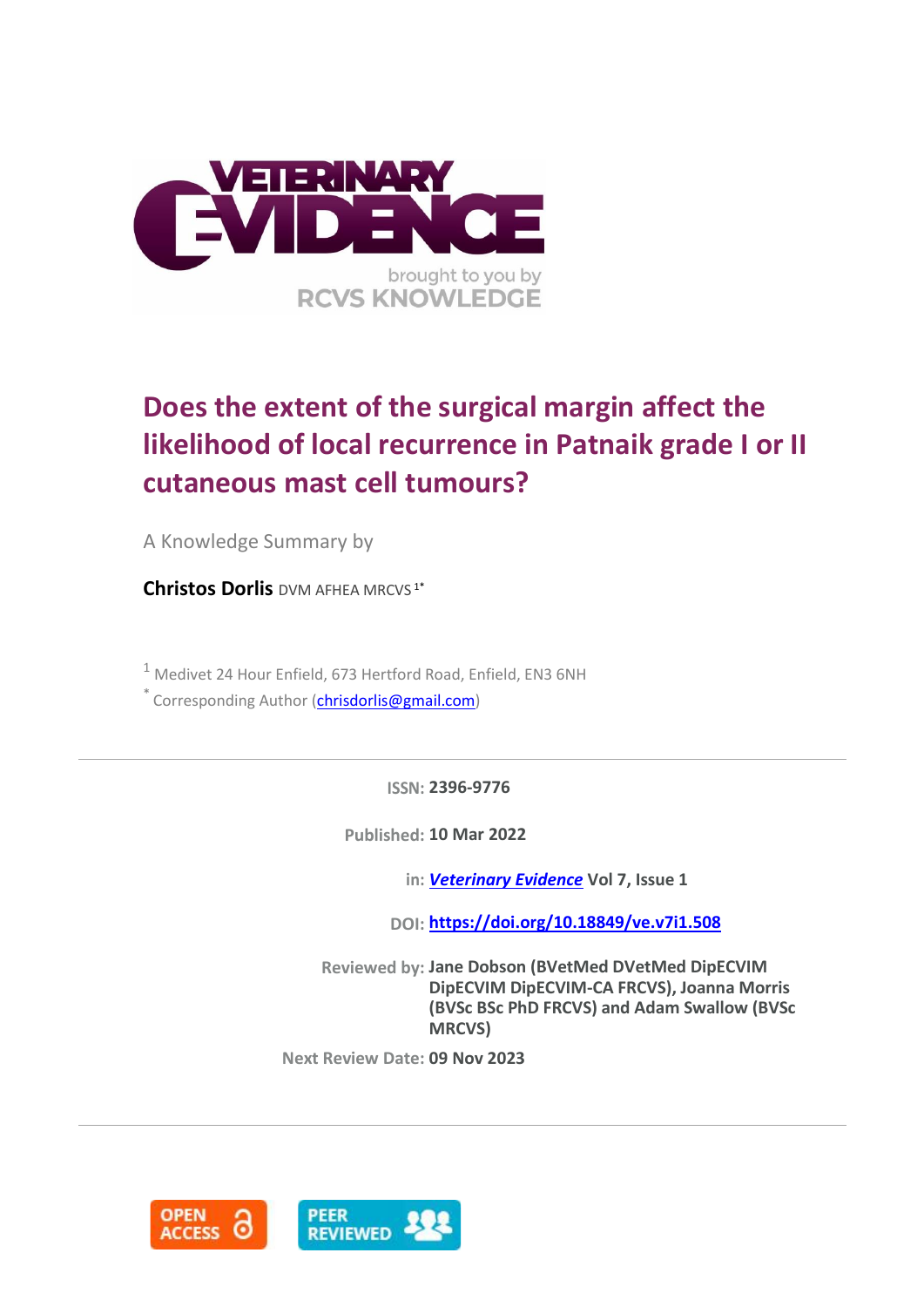# **PICO question**

Does the extent of the surgical margin affect the likelihood of local recurrence in Patnaik grade I or II cutaneous mast cell tumours?

# **Clinical bottom line**

**Category of research question**

Treatment

## **The number and type of study designs reviewed**

Eight papers were critically reviewed. Five were retrospective case series, two prospective clinical trials, and one prospective case series

## **Strength of evidence**

Low

## **Outcomes reported**

Sequin et al. (2001) reported a local recurrence rate of 5%, but this study is 20 years old. In the studies of Simpson et al. (2004), Fulcher et al. (2006), Pratschke et al. (2013), Saunders et al. (2020), and Itoh et al. (2021), no local recurrence was observed in grade I and II mast cell tumours, while in the Milovancev et al. (2019) study, only 1/30 low-grade cutaneous mast cell tumors developed local recurrence. Therefore, there is some evidence that conservative surgical excision is sufficient to achieve local control with low recurrence rates

#### **Conclusion**

There is increasing evidence in the literature for conservative surgical excision of grade I and II MCTs, but because the quality of evidence is low, no clear recommendations can be made. Further studies are needed to determine recommendations for surgical excision of cutaneous MCTs based on the biological characteristics of the tumour and the completeness of histologic margins

# [How to apply this evidence in practice](https://learn.rcvsknowledge.org/mod/book/view.php?id=50)

The application of evidence into practice should take into account multiple factors, not limited to: individual clinical expertise, patient's circumstances and owners' values, country, location or clinic where you work, the individual case in front of you, the availability of therapies and resources.

Knowledge Summaries are a resource to help reinforce or inform decision making. They do not override the responsibility or judgement of the practitioner to do what is best for the animal in their care.

# **Clinical scenario**

A 4 year old neutered male Pug presents with a 1 cm cutaneous mass in the left flank region. The owner reports that the mass has been there for 3 months and does not change in size. Cytologic examination suggests a mast cell tumour (MCT). Blood work and abdominal ultrasound were unremarkable. What margin would you ideally excise this mass?

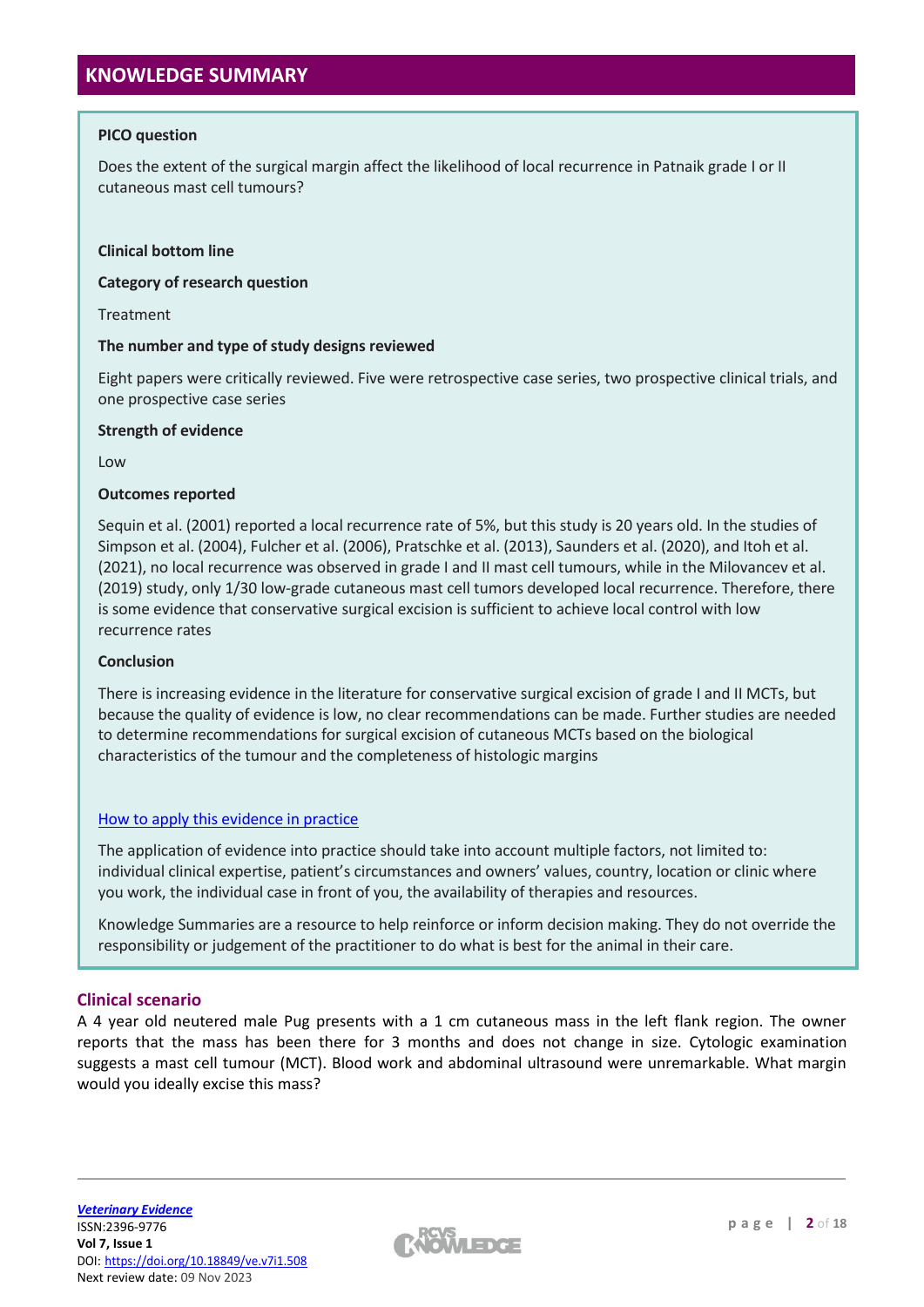# **The evidence**

The overall quality of evidence is low, consisting predominantly of retrospective observational studies (Sequin et al., 2001; Simpson et al., 2004; Pratschke et al., 2013; Chu et al., 2020; Saunders et al., 2020; and Itoh et al., 2021) and no randomised prospective clinical trials. Two prospective observational clinical studies (Fulcher et al., 2006; and Milovancev et al., 2019) showed a low recurrence rate, but both consisted of a very small sample size (23 and 30 cutaneous MCTs, respectively).

# **Summary of the evidence**

| Seguin et al. (2001)                                  |                                                                                                                                                                                                                                                                                                                                                                                                                                                                                                                                                                                                                                                                                                                                                                                                                                                                                                                                              |
|-------------------------------------------------------|----------------------------------------------------------------------------------------------------------------------------------------------------------------------------------------------------------------------------------------------------------------------------------------------------------------------------------------------------------------------------------------------------------------------------------------------------------------------------------------------------------------------------------------------------------------------------------------------------------------------------------------------------------------------------------------------------------------------------------------------------------------------------------------------------------------------------------------------------------------------------------------------------------------------------------------------|
| <b>Population:</b>                                    | Medical records of dogs with mast cell tumours (MCTs) were diagnosed<br>at Colorado State University Veterinary Teaching Hospital (CSU-VTH)<br>between January 1996 and August 1999. The study included only dogs<br>with grade II (Patnaik) cutaneous MCTs treated with surgery alone. 21<br>of the included tumours were scars from previously incompletely<br>excised MCTs.                                                                                                                                                                                                                                                                                                                                                                                                                                                                                                                                                               |
| Sample size:                                          | 55 dogs (60 MCTs).                                                                                                                                                                                                                                                                                                                                                                                                                                                                                                                                                                                                                                                                                                                                                                                                                                                                                                                           |
| <b>Intervention details:</b>                          | Surgical margins: 2-3 cm lateral margins and one fascial plane<br>as deep margin.<br>Adjuvant treatment: None.<br>٠<br>Tumour grading: Patnaik grading system. No Kiupel grading.<br>Histological margins: were categorised as complete, complete<br>but close (tumour cells within 1 mm of surgical margin), or<br>incomplete (tumour cells at the surgical margin).<br>Follow-up method: Follow-up information was obtained via<br>reassessment at the clinic or telephone calls to referring<br>veterinarians or owners.                                                                                                                                                                                                                                                                                                                                                                                                                  |
| <b>Study design:</b>                                  | Retrospective case series.                                                                                                                                                                                                                                                                                                                                                                                                                                                                                                                                                                                                                                                                                                                                                                                                                                                                                                                   |
| <b>Outcome studied:</b>                               | Local recurrence.<br>$\bullet$<br>Completeness of excision.<br>Time of local recurrence.<br>Survival time (time from surgery until death).<br>٠                                                                                                                                                                                                                                                                                                                                                                                                                                                                                                                                                                                                                                                                                                                                                                                              |
| <b>Main findings:</b><br>(relevant to PICO question): | Tumour diameter: Median tumour diameter (range): 2 cm (1-4<br>$\bullet$<br>$cm)$ .<br><b>Tumour grading:</b><br>39 grade II MCTs (Patnaik).<br>$\circ$<br>21 surgical scars from previously incompletely excised<br>$\circ$<br>MCTs.<br>Tumour location: The tumours were located on the head and<br>neck = 8 (13%), trunk = 29 (48%), limb = 18 (30%), genital region<br>= 3 (5%) and location were not available for 2 (3%) tumours.<br><b>Histological margins results:</b><br>complete in 54 (90%) tumours,<br>$\circ$<br>complete but close in 3 (5%) tumours,<br>$\circ$<br>incomplete in 1 (2%) tumour,<br>$\circ$<br>information not available in 2 (3%) tumours,<br>$\circ$<br>two dogs had amputation for definite surgery,<br>$\circ$<br>all 21 scar excision had complete histological margins.<br>$\circ$<br>Local recurrence: three tumours (5%).<br>The median time to local recurrence was 62 days (range, 51-<br>252 days). |

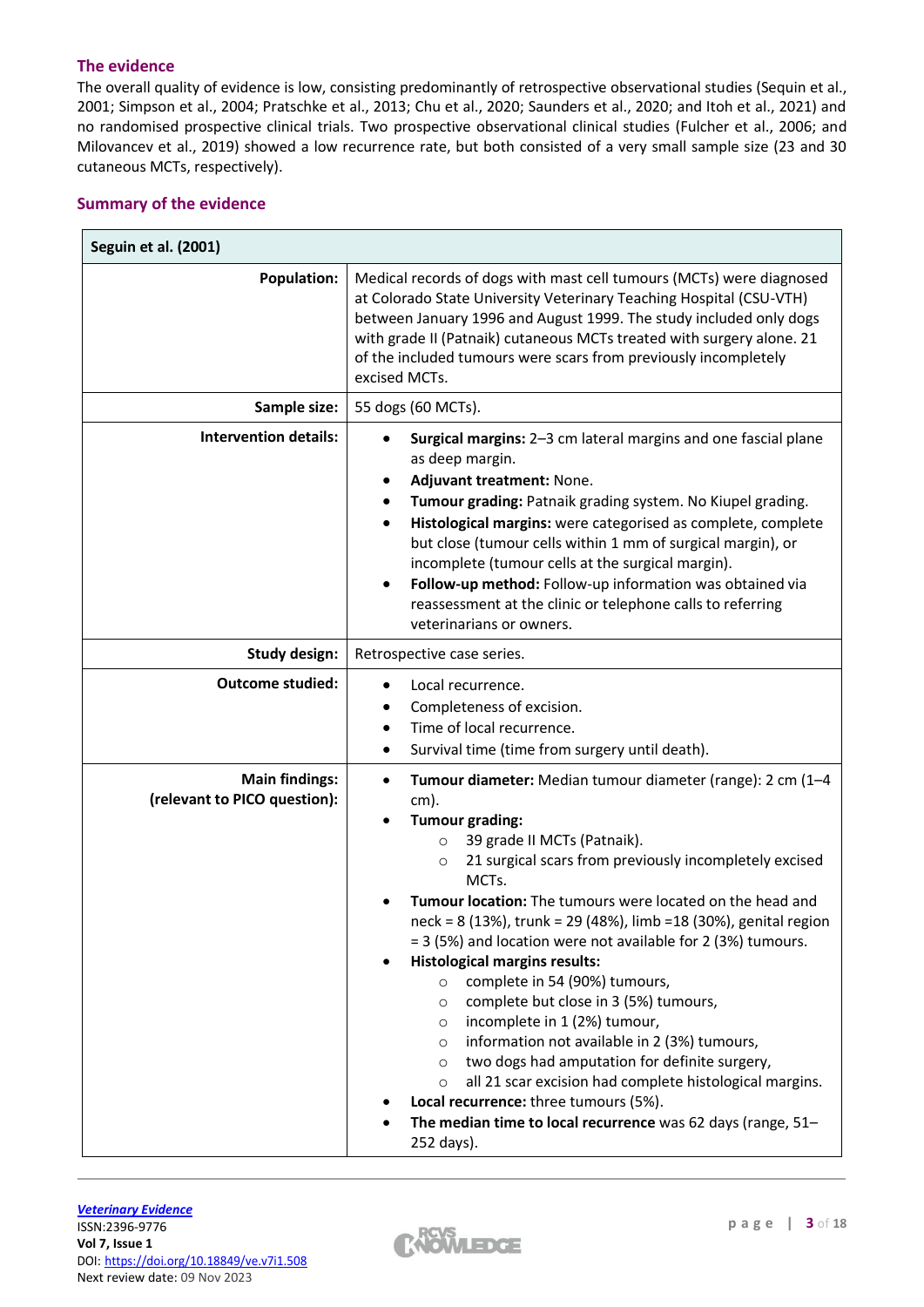|              | Median follow-up time 540 days (range, 77-1,804 days).<br>46/55 (84%) dogs were free of MCT during the study period.                                                                                                                                                                                                                                                                                                                                                                                                                                                                                                                                                                                                                                                                                                                                                                                                                                                                                                                                                                                                                                                                                                                   |
|--------------|----------------------------------------------------------------------------------------------------------------------------------------------------------------------------------------------------------------------------------------------------------------------------------------------------------------------------------------------------------------------------------------------------------------------------------------------------------------------------------------------------------------------------------------------------------------------------------------------------------------------------------------------------------------------------------------------------------------------------------------------------------------------------------------------------------------------------------------------------------------------------------------------------------------------------------------------------------------------------------------------------------------------------------------------------------------------------------------------------------------------------------------------------------------------------------------------------------------------------------------|
| Limitations: | Small sample size - risk of type II error.<br>Two dogs had amputation for definite treatment and local<br>recurrence was impossible to assess in these two cases.<br>No clear definition of exact margins as a range was given (2-<br>3 cm) and lacked assigned groups.<br>Non-objective follow-up in some cases (client follow-up) -<br>potential risk of local recurrence underestimated.<br>Definition of local recurrence in relation to the original scar<br>was not specified – the risk of some local recurrences being<br>classified as de novo.<br>Retrospective nature - some medical records are<br>incomplete (e.g., tumour size) and therefore cannot provide<br>information for tumours larger than 4 cm.<br>No definite diagnosis of local recurrence with cytology or<br>biopsy.<br>Prognostic relationship between histopathological status of<br>surgical margins and recurrence could not be determined<br>because the number of local recurrences was small (5%),<br>and the classification system of histological margins differed<br>from other studies and was therefore difficult to compare.<br>Participants' characteristics not homogeneous - surgery was<br>performed as revision in some cases (21 dogs). |

| Simpson et al. (2004)        |                                                                                                                                                                                                                                                                                                                                                                                                                                                                                                                                                                                                                                                                                                                                                                                                                                                 |
|------------------------------|-------------------------------------------------------------------------------------------------------------------------------------------------------------------------------------------------------------------------------------------------------------------------------------------------------------------------------------------------------------------------------------------------------------------------------------------------------------------------------------------------------------------------------------------------------------------------------------------------------------------------------------------------------------------------------------------------------------------------------------------------------------------------------------------------------------------------------------------------|
| <b>Population:</b>           | Client-owned dogs diagnosed with cutaneous mast cell tumours<br>(MCTs) based on cytological examination of fine needle aspirates, at<br>Animal Medical Center, New York, USA - time interval not reported.                                                                                                                                                                                                                                                                                                                                                                                                                                                                                                                                                                                                                                      |
| Sample size:                 | 21 dogs (23 cutaneous grade I and II (Patnaik) MCTs).                                                                                                                                                                                                                                                                                                                                                                                                                                                                                                                                                                                                                                                                                                                                                                                           |
| <b>Intervention details:</b> | Surgical margins: MCT removed with 3 cm margins and one<br>fascial plane as deep margin.<br>Prior to removal, the skin was marked at 1, 2, and 3<br>$\circ$<br>cm from the tumour margin at 0°, 90°, 180°, and<br>$270^\circ$ .<br>Tumours were affixed to cardboard to recreate their<br>$\circ$<br>original shape.<br>Tissues were fixed in formalin and eight 1 cm long<br>$\circ$<br>full-thickness tissue samples were taken at 3 cm<br>margins.<br>Four 1cm long full-thickness tissue sections were<br>$\circ$<br>obtained at the 1cm and 2cm margins.<br>All tissue margins were examined by one board-<br>$\circ$<br>certified pathologist.<br>Adjuvant treatment: One dog had radiation therapy after<br>incomplete deep margin excision.<br>Tumour grading: All tumours were graded by two<br>pathologists using the Patnaik system. |

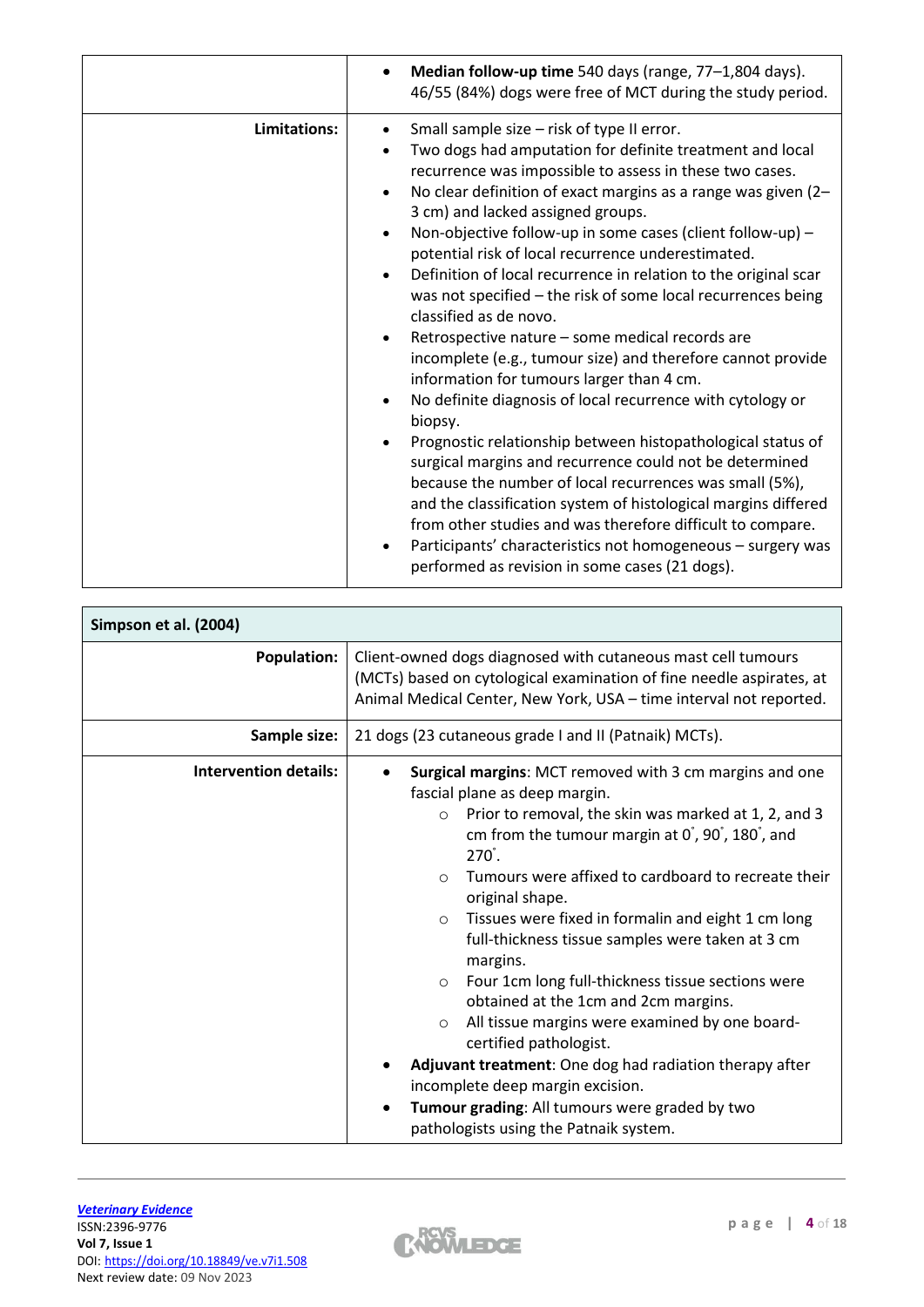|                                                       | Histological margins: were categorised as complete,<br>complete but close (tumour cells within 1 mm of surgical<br>margin), or incomplete (tumour cells at the surgical margin).<br>Follow-up methods: Follow-up information was obtained via<br>reassessment at the clinic or telephone calls to referring<br>veterinarians.<br>Local recurrence: Disease-free interval was defined as the<br>interval from the date of tumour excision to the date of local<br>recurrence.<br>Survival time was defined as the interval from the date of<br>tumour excision to the date of death.                                                                                                                                                                                                                                                                                                            |
|-------------------------------------------------------|------------------------------------------------------------------------------------------------------------------------------------------------------------------------------------------------------------------------------------------------------------------------------------------------------------------------------------------------------------------------------------------------------------------------------------------------------------------------------------------------------------------------------------------------------------------------------------------------------------------------------------------------------------------------------------------------------------------------------------------------------------------------------------------------------------------------------------------------------------------------------------------------|
| <b>Study design:</b>                                  | Prospective case series.                                                                                                                                                                                                                                                                                                                                                                                                                                                                                                                                                                                                                                                                                                                                                                                                                                                                       |
| <b>Outcome studied:</b>                               | Local recurrence.<br>Survival time.                                                                                                                                                                                                                                                                                                                                                                                                                                                                                                                                                                                                                                                                                                                                                                                                                                                            |
| <b>Main findings:</b><br>(relevant to PICO question): | Tumour diameter: Mean tumour diameter was 1.9 cm<br>$\bullet$<br>(median, 1.7 cm; range, 0.35-5.0 cm).<br>Tumour location: 15/23 (65%) tumours were located on the<br>$\bullet$<br>trunk, 5/23 (22%) were located on the hind limbs, and 3/23<br>(13%) were located on the neck.<br>Tumour grading: There were three grade I and 20 grade II<br>tumours.<br><b>Histological margins results:</b><br>All grade I tumours were completely excised at all<br>$\circ$<br>margins.<br>15/20 (75%) of the grade II tumours were<br>$\circ$<br>completely excised at the 1 cm margin.<br>20/20(100%) of grade II tumours were completely<br>$\circ$<br>excised at the 2 cm margin.<br>2/20 grade II tumours had incomplete deep margins.<br>$\circ$<br>Local recurrence: No local recurrence was noted in any dog.<br>Follow-up time: The median follow-up time was 351 days<br>(range, 78-603 days). |
| Limitations:                                          | This study has a small sample size and is prone to type II<br>error.<br>This study does not include MCTs on the face or inguinal and<br>perineal regions, and no recommendation can be made for<br>these locations.<br>One dog in which MCTs were detected within 1 mm of the<br>deep margin received full-course radiation therapy;<br>therefore direct comparison cannot be made for this<br>patient.<br>Although there is no statistical correlation between tumour<br>diameter and completeness of excision, most tumours in<br>this study were small.<br>The period during which participants were enrolled in the<br>$\bullet$<br>study was not mentioned.<br>Inconsistent method of follow-up.                                                                                                                                                                                          |

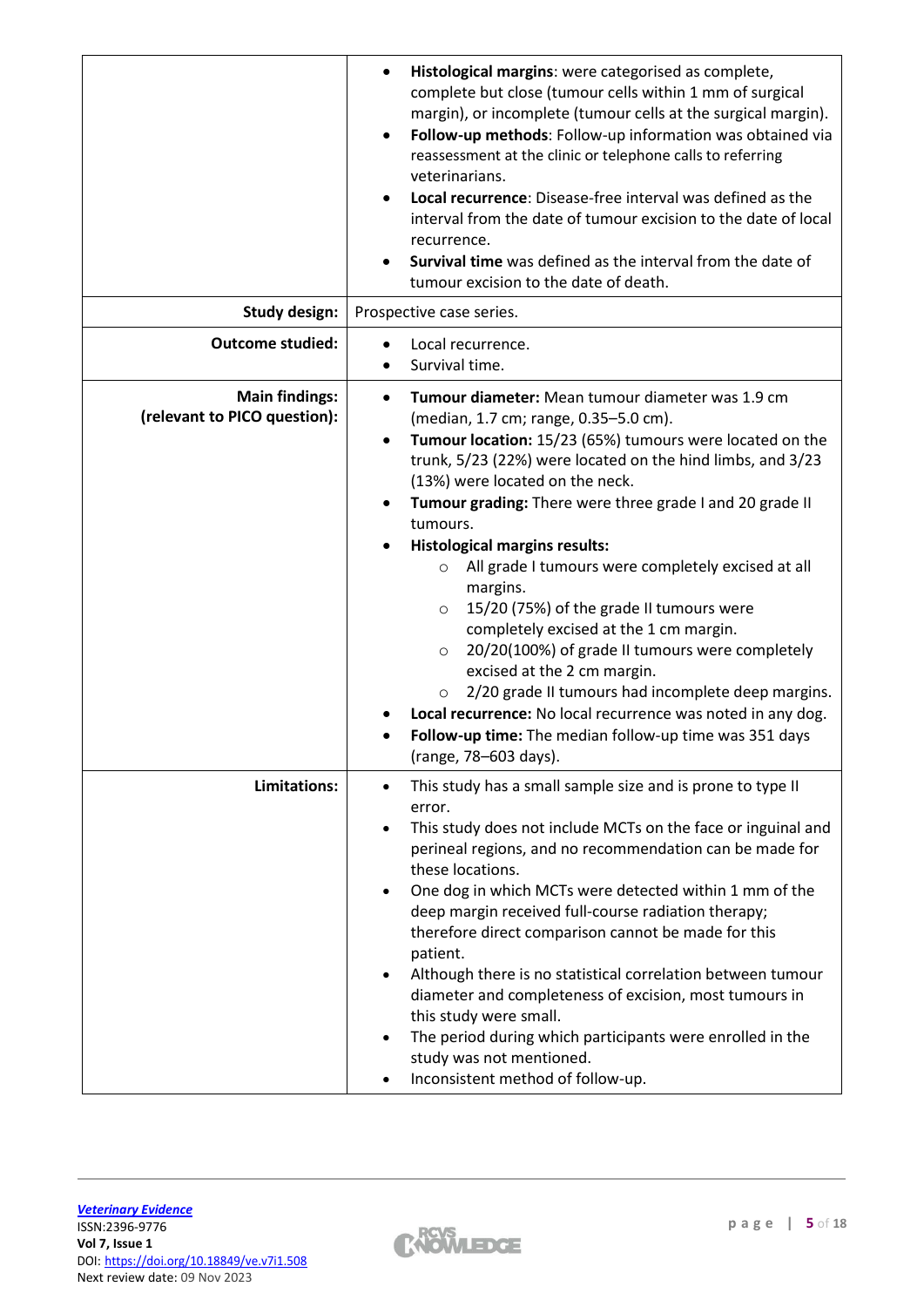| Fulcher et al. (2006)                                 |                                                                                                                                                                                                                                                                                                                                                                                                                                                                                                                                                                                                                                                                                                                                                                                                                                                                                                                                                                                                                                                                                                                                                                                                                                                                                                                                             |
|-------------------------------------------------------|---------------------------------------------------------------------------------------------------------------------------------------------------------------------------------------------------------------------------------------------------------------------------------------------------------------------------------------------------------------------------------------------------------------------------------------------------------------------------------------------------------------------------------------------------------------------------------------------------------------------------------------------------------------------------------------------------------------------------------------------------------------------------------------------------------------------------------------------------------------------------------------------------------------------------------------------------------------------------------------------------------------------------------------------------------------------------------------------------------------------------------------------------------------------------------------------------------------------------------------------------------------------------------------------------------------------------------------------|
| <b>Population:</b>                                    | Client-owned dogs with one or more cutaneous mast cell tumours<br>(MCTs) diagnosed with a cytological examination of fine needle<br>aspirates, at Animal Medical Center, New York, USA - time interval not<br>reported.                                                                                                                                                                                                                                                                                                                                                                                                                                                                                                                                                                                                                                                                                                                                                                                                                                                                                                                                                                                                                                                                                                                     |
| Sample size:                                          | 16 dogs (23 cutaneous MCTs).                                                                                                                                                                                                                                                                                                                                                                                                                                                                                                                                                                                                                                                                                                                                                                                                                                                                                                                                                                                                                                                                                                                                                                                                                                                                                                                |
| <b>Intervention details:</b>                          | Surgical margins: MCT removed with 3 cm margins and one<br>fascial plane deep margin.<br>Prior to removal, the skin was marked at 1, 2, and 3 cm<br>$\circ$<br>from the tumour margin at 0°, 90°, 180°, and 270°.<br>Tumours were affixed to cardboard to recreate their<br>$\circ$<br>original shape.<br>Tissues were fixed in formalin and eight 1 cm long full-<br>$\circ$<br>thickness tissue samples were taken at 3 cm margins.<br>Four 1cm long full-thickness tissue sections were<br>$\circ$<br>obtained at the 1cm and 2cm margins.<br>All tissue margins were examined by one board-<br>$\circ$<br>certified pathologist.<br>Tumour grading: All tumours were graded by two pathologists<br>using the Patnaik system.<br>Adjuvant treatment: Some dogs had corticosteroids, but no<br>more information was given.<br>Histological margins were categorised as complete, complete<br>but close (tumour cells within 1 mm of surgical margin), or<br>incomplete (tumour cells at the surgical margin).<br>Follow-up method: Follow-up information was obtained via<br>reassessment at the clinic or telephone calls to referring<br>veterinarians.<br>Local recurrence was defined as the development of an MCT at<br>or within 2 cm of the original surgical site.<br>Disease-free interval: time of surgery to local recurrence. |
| Study design:                                         | Prospective clinical trial.                                                                                                                                                                                                                                                                                                                                                                                                                                                                                                                                                                                                                                                                                                                                                                                                                                                                                                                                                                                                                                                                                                                                                                                                                                                                                                                 |
| <b>Outcome studied:</b>                               | Local recurrence.<br>Disease-free interval.                                                                                                                                                                                                                                                                                                                                                                                                                                                                                                                                                                                                                                                                                                                                                                                                                                                                                                                                                                                                                                                                                                                                                                                                                                                                                                 |
| <b>Main findings:</b><br>(relevant to PICO question): | Tumour diameter: Mean tumour diameter was 1.3 cm<br>$\bullet$<br>(median, 1.1 cm; range, 0.4-3.1 cm).<br>Tumour location: 10 (44%) located in the trunk, 7 (30%) on the<br>٠<br>hindlimbs, 3 (13%) on the forelimbs and 3 (13%) on the head<br>and neck.<br><b>Tumour grading:</b><br>4/23 (17%) MCTs were grade I tumours,<br>$\circ$<br>19/23 (83%) were grade II tumours.<br>$\circ$<br><b>Histological margins results:</b><br>All grade I tumours were completely excised at the 1-<br>$\circ$<br>and 2cm margins.<br>13/19 grade II MCTs, no MCTs were detected at the 1<br>$\circ$<br>cm margin.<br>17/19 tumours, no MCTs were detected at the 2cm<br>$\circ$<br>margin.<br>Overall, 21/23 (91%) MCTs were completely excised.                                                                                                                                                                                                                                                                                                                                                                                                                                                                                                                                                                                                      |

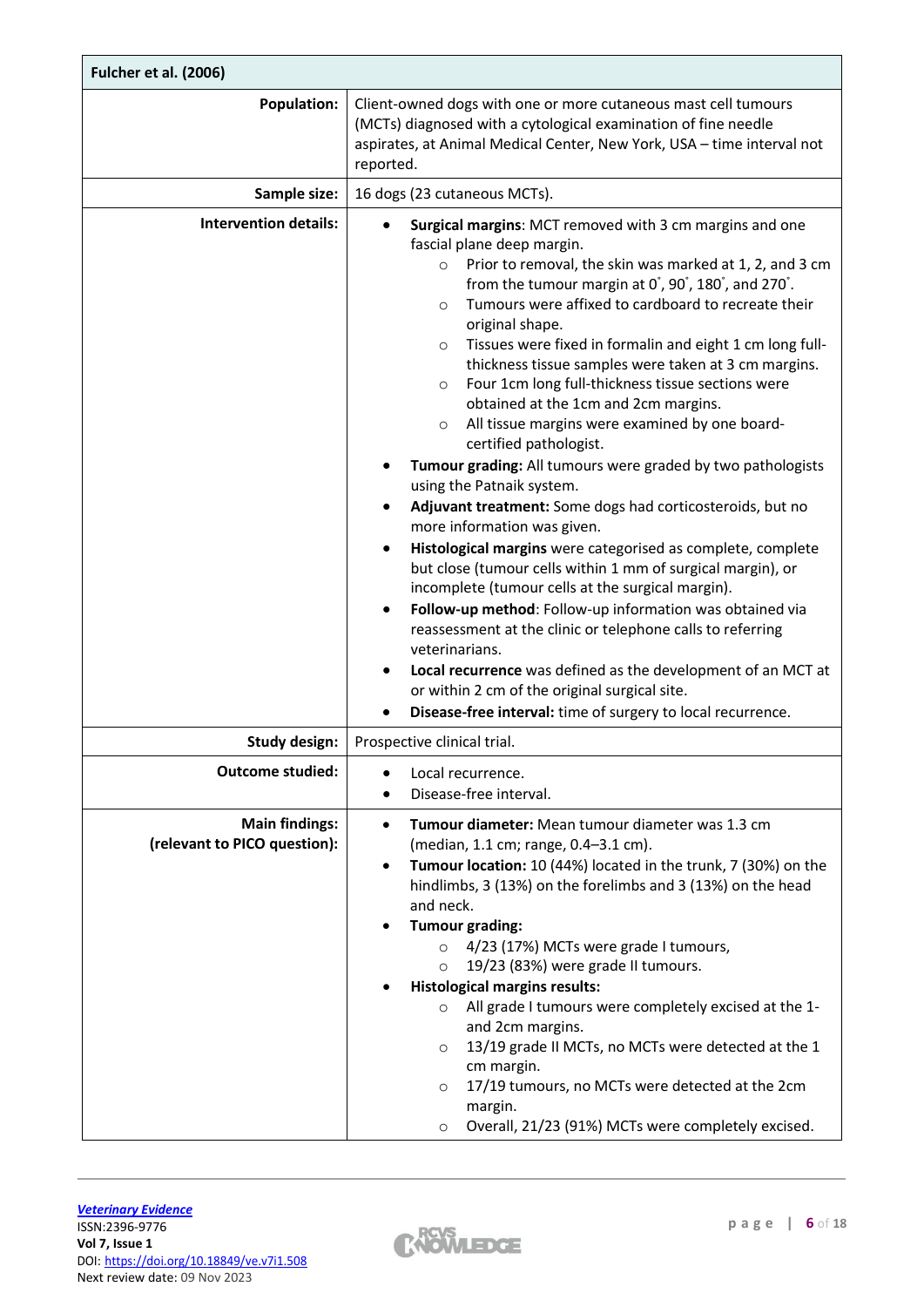|              | There was no recurrence in two of the grade II<br>$\circ$<br>tumours with incomplete margins, although one had<br>revision surgery 2 weeks after the first excision.<br>All had complete deep margins.<br>$\circ$<br>Local recurrence: None of the dogs had local recurrence.<br>Follow-up time: The median follow-up interval for all dogs<br>was 379 days (range, 51-538 days).                                                                                                                                                                                       |
|--------------|-------------------------------------------------------------------------------------------------------------------------------------------------------------------------------------------------------------------------------------------------------------------------------------------------------------------------------------------------------------------------------------------------------------------------------------------------------------------------------------------------------------------------------------------------------------------------|
| Limitations: | This study has small sample size and is prone to type II error.<br>This study does not include MCTs on the face or inguinal and<br>$\bullet$<br>perineal regions, and no recommendation can be made for<br>these locations.<br>One dog with incompletely excised MCT received additional<br>$\bullet$<br>surgery in 2 weeks therefore direct comparison cannot be<br>made.<br>Inconsistent method of follow-up (either clinical<br>$\bullet$<br>examination or telephone update).<br>The period when participants were enrolled in the study was<br>٠<br>not mentioned. |

| Pratschke et al. (2013)                               |                                                                                                                                                                                                                                                                                                                                                                                                                                                                                                                                                                                                                                                  |
|-------------------------------------------------------|--------------------------------------------------------------------------------------------------------------------------------------------------------------------------------------------------------------------------------------------------------------------------------------------------------------------------------------------------------------------------------------------------------------------------------------------------------------------------------------------------------------------------------------------------------------------------------------------------------------------------------------------------|
| <b>Population:</b>                                    | Dogs with cutaneous and subcutaneous mast cell tumours (MCTs)<br>were diagnosed either with cytological or histopathological<br>examination at the University of Glasgow between 2008 and 2012.                                                                                                                                                                                                                                                                                                                                                                                                                                                  |
| Sample size:                                          | 40 dogs (47 MCT [41 cutaneous and six subcutaneous]).                                                                                                                                                                                                                                                                                                                                                                                                                                                                                                                                                                                            |
| <b>Intervention details:</b>                          | Surgical margins: Lateral margins equivalent to the widest<br>measured diameter of the tumour and a minimum depth of<br>one well-defined fascial plane. If tumour size exceeded 4 cm<br>then a fixed 4 cm lateral margin was taken.<br>Tumour grading: Grading based on Patnaik and Kiupel<br>system.<br>Histological margins: Margins were considered clear when<br>the distance between neoplastic cells and non-neoplastic<br>tissue was > 1 mm; otherwise, they were considered<br>incomplete.<br>Follow-up methods: retrieved from clinical records and<br>$\bullet$<br>through contact with the referring veterinarians and dog<br>owners. |
| Study design:                                         | Retrospective case series.                                                                                                                                                                                                                                                                                                                                                                                                                                                                                                                                                                                                                       |
| <b>Outcome studied:</b>                               | Local recurrence.                                                                                                                                                                                                                                                                                                                                                                                                                                                                                                                                                                                                                                |
| <b>Main findings:</b><br>(relevant to PICO question): | Tumour diameter: Tumour diameter ranged from 5 mm to<br>60 X 40 mm.<br>Tumour location: 24/47 (51%) located in the limbs, 9/47<br>$\bullet$<br>(19%) on the trunk, 9/47 (19%) on the head, and 5 (11%) the<br>inguinal region or prepuce and genital area.<br>Tumour grading: 21 tumours grade I, 18 tumours grade II,<br>two grade III, and six subcutaneous.<br>Adjuvant treatments: Five low-grade MCTs (four cutaneous<br>and one subcutaneous) had postoperative chemotherapy                                                                                                                                                               |

 $\sqrt{2}$ 



 $\overline{\phantom{a}}$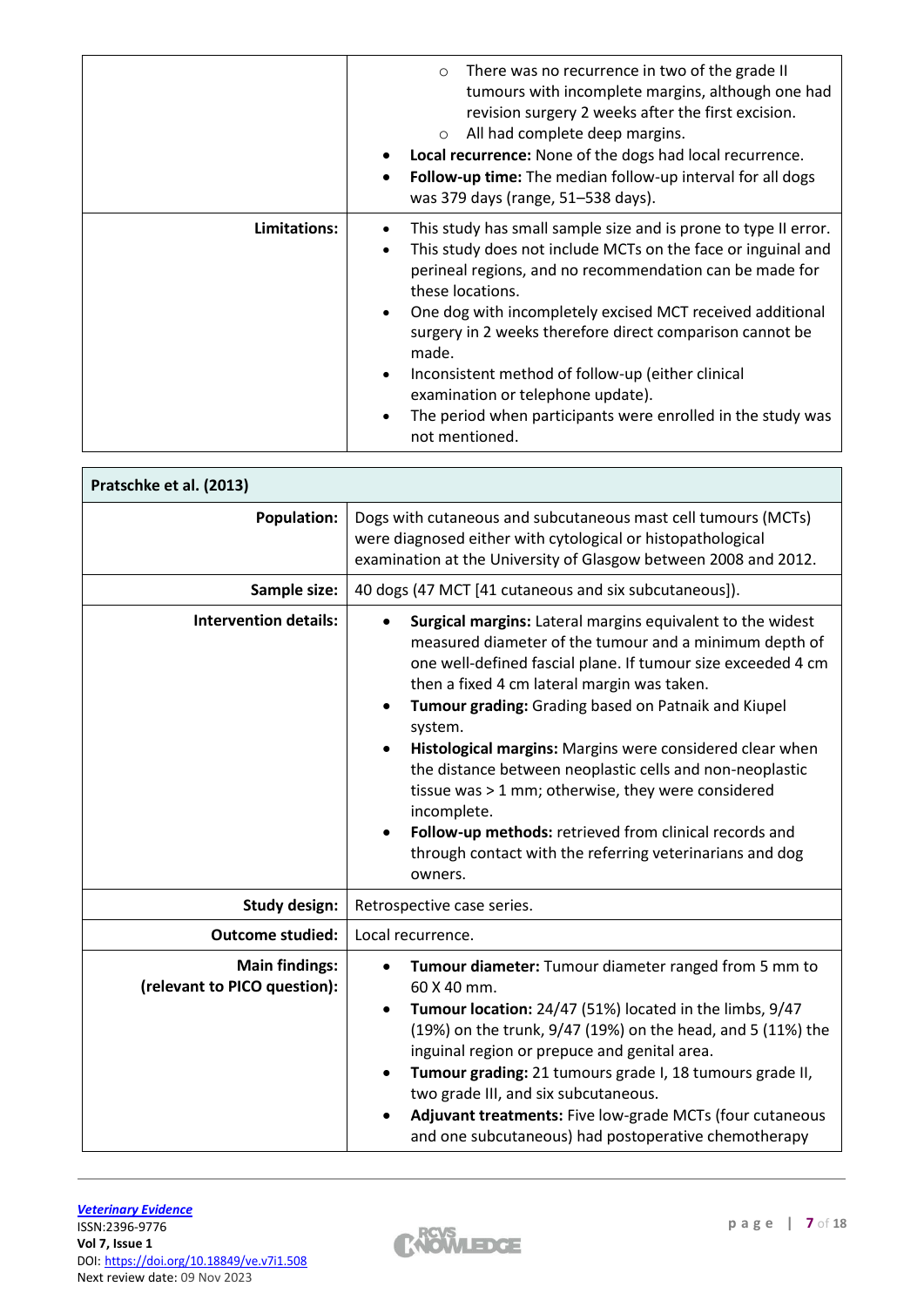|              | (all these five had nodal metastasis). One dog with<br>incomplete margins had postoperative radiation therapy.<br><b>Histological margins results:</b><br>$\bullet$<br>40/47 (85%) tumours with complete and 7/47<br>$\circ$<br>tumors (15%) with incomplete margins.<br>Of the excised tumours with incomplete margins,<br>$\circ$<br>four had one incomplete lateral margin and three<br>had an incomplete deep margin.<br>5/7 tumours with incomplete margins were located<br>$\circ$<br>on the limbs.<br>Of the dogs with incomplete excisional margins, one<br>$\circ$<br>had postoperative radiation therapy (disease free<br>interval [DFI]: 300 days) and one had chemotherapy<br>(DFI: 510 days), one died from gastric dilatation-<br>volvulus the day after surgery, one developed local<br>recurrence and was euthanised 1.5 months later,<br>and the other three had no adjunctive treatment<br>and no identified recurrence at follow-up times of<br>120, 300, and 330 days.<br>Local recurrence: Only one local recurrence (dog with grade<br>III mast cell tumour completely excised).<br>Follow-up time: Follow-up intervals ranged from 0 to 1,140<br>days after MCT excision (median, 420 days). |
|--------------|---------------------------------------------------------------------------------------------------------------------------------------------------------------------------------------------------------------------------------------------------------------------------------------------------------------------------------------------------------------------------------------------------------------------------------------------------------------------------------------------------------------------------------------------------------------------------------------------------------------------------------------------------------------------------------------------------------------------------------------------------------------------------------------------------------------------------------------------------------------------------------------------------------------------------------------------------------------------------------------------------------------------------------------------------------------------------------------------------------------------------------------------------------------------------------------------------------------------|
| Limitations: | Retrospective nature - incomplete medical records may<br>$\bullet$<br>influence the outcome.<br>Lack of control group for comparison (a group with 3 cm<br>margins for example).<br>Two dogs with incomplete margins have additional<br>$\bullet$<br>treatments and the other died from another cause and this<br>may influence the low number of recurrences.<br>Inconsistent follow-up methods (some cases had owner and<br>referring veterinary surgeon follow-up and other reviewing<br>the clinical records).                                                                                                                                                                                                                                                                                                                                                                                                                                                                                                                                                                                                                                                                                                  |

| Milovancev et al. (2019)     |                                                                                                                                                                                                                                                                                                                                                                                                                                                                                                                                    |
|------------------------------|------------------------------------------------------------------------------------------------------------------------------------------------------------------------------------------------------------------------------------------------------------------------------------------------------------------------------------------------------------------------------------------------------------------------------------------------------------------------------------------------------------------------------------|
| <b>Population:</b>           | Client-owned dogs presented to the Veterinary Teaching Hospital at<br>Oregon State University for surgical treatment of mast cell tumours<br>(MCTs) between August 1, 2014-July 31, 2016. The population<br>include: 38 dogs (52 MCTs), 50 low-grade (30 cutaneous and 20<br>subcutaneous), two MCTs high grade. MCTs diagnosed via<br>cytological examination. The authors also looked at 19 soft tissue<br>sarcoma cases, but they are not relevant to the PICO topic in this<br>study, thus they will not be discussed further. |
| Sample size:                 | 38 dogs (30 cutaneous low-grade MCTs).                                                                                                                                                                                                                                                                                                                                                                                                                                                                                             |
| <b>Intervention details:</b> | <b>Surgical margins:</b> en bloc removal of a grossly normal<br>surgical margin of at least 1 mm beyond the palpable and<br>visible edge of the tumour (i.e., no grossly visible tumour at<br>the surgical margins).<br>Tumour grading: based on Kiupel and Patnaik system.                                                                                                                                                                                                                                                        |

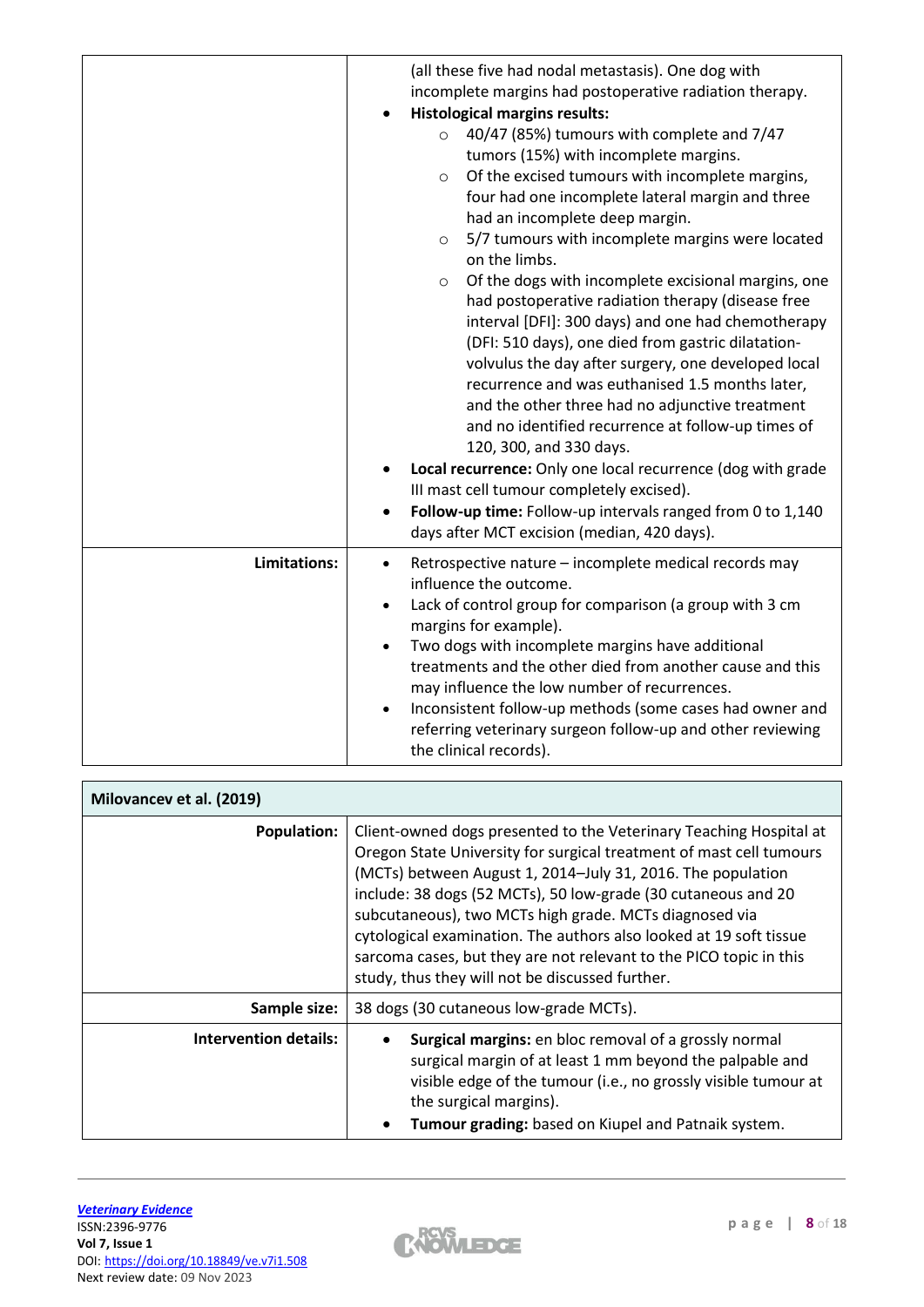|                                                       | Histological margins: histological margins of 0 mm were<br>considered as incomplete excision whereas histological<br>margins >0 mm (i.e., tumour cells do not reach the inked<br>surgical margin) were considered as complete excision,<br>Adjuvant treatment: 4 low-grade tumours had additional<br>chemotherapy (three were clinical stage III and one was<br>clinical stage IV).<br>Follow-up methods: 2 year postoperative active surveillance<br>period with clinical outcome data.<br>Local recurrence confirmed by cytological evaluation in a<br>follow-up period of 24 months.                                                                                                                                                                                                                                                                                                                                                                                                                                                       |
|-------------------------------------------------------|-----------------------------------------------------------------------------------------------------------------------------------------------------------------------------------------------------------------------------------------------------------------------------------------------------------------------------------------------------------------------------------------------------------------------------------------------------------------------------------------------------------------------------------------------------------------------------------------------------------------------------------------------------------------------------------------------------------------------------------------------------------------------------------------------------------------------------------------------------------------------------------------------------------------------------------------------------------------------------------------------------------------------------------------------|
| <b>Study design:</b>                                  | Prospective clinical trial.                                                                                                                                                                                                                                                                                                                                                                                                                                                                                                                                                                                                                                                                                                                                                                                                                                                                                                                                                                                                                   |
| <b>Outcome studied:</b>                               | Local recurrence.                                                                                                                                                                                                                                                                                                                                                                                                                                                                                                                                                                                                                                                                                                                                                                                                                                                                                                                                                                                                                             |
| <b>Main findings:</b><br>(relevant to PICO question): | Tumour diameter: Median 15 mm, range 5-52 mm.<br>Tumour grading: 30 low-grade MCTs (graded as II on Patnaik<br>system and low-grade on Kiupel system).<br><b>Narrowest intraoperative margins:</b><br>Two MCTs: 5 mm<br>$\circ$<br>One MCT: 8 mm<br>$\circ$<br>Four MCTs: 10 mm<br>$\circ$<br>Two MCTs: 15 mm<br>$\circ$<br>18 MCTs: 20 mm<br>$\circ$<br>One MCT: 25 mm<br>$\circ$<br>Two MCTs: 30 mm<br>$\circ$<br><b>Narrowest histological margins:</b><br>0 mm: Four tumours<br>$\circ$<br><1 mm: 11 tumours<br>$\circ$<br><b>Number of deep fascial planes:</b><br>0: Two tumours<br>$\circ$<br>1:27 tumours<br>$\circ$<br>2: One tumour<br>$\circ$<br>1/30 low-grade MCT developed local recurrence. This was a<br>completely excised (narrowest histological margin = 10.6 m)<br>cutaneous MCT from the ventral abdomen, with local<br>recurrence noted at the 12 month postoperative recheck<br>(confirmed via fine-needle-aspirate cytology). The dog was<br>euthanised 1229 days postoperatively for progressive<br>osteoarthritis. |
| Limitations:                                          | Small number of cases - risk of type II error.                                                                                                                                                                                                                                                                                                                                                                                                                                                                                                                                                                                                                                                                                                                                                                                                                                                                                                                                                                                                |
|                                                       | No standardised margin of excision.                                                                                                                                                                                                                                                                                                                                                                                                                                                                                                                                                                                                                                                                                                                                                                                                                                                                                                                                                                                                           |

| Chu et al. (2020)  |                                                                                                                                                                                                                                                                                                                                  |
|--------------------|----------------------------------------------------------------------------------------------------------------------------------------------------------------------------------------------------------------------------------------------------------------------------------------------------------------------------------|
| <b>Population:</b> | Cutaneous mast cell tumours (MCTs) excised from dogs between<br>January 1, 2007, and December 31, 2017, at the Cornell University<br>Hospital for Animals were identified from a search of the pathology<br>department's database. 623 cutaneous MCTs were identified (83<br>tumours grade I and II met the inclusion criteria). |
| Sample size:       | 68 dogs (83 tumours grade I and II [Patnaik grading system]).                                                                                                                                                                                                                                                                    |

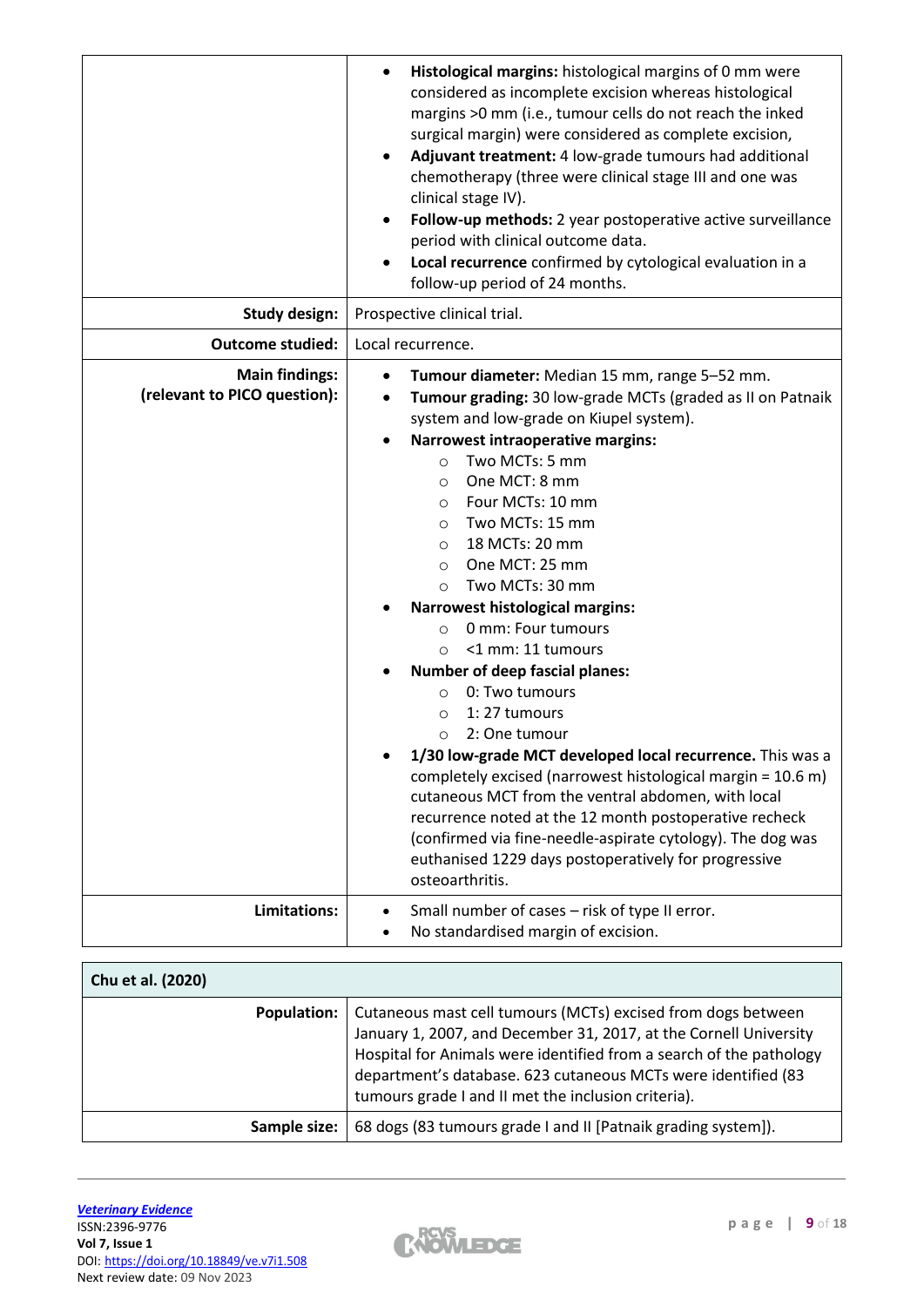| <b>Intervention details:</b>                          | Surgical margins: Tumours were assigned to groups.<br>Conservative-margin group ( $n = 46$ ): if they had been<br>$\circ$<br>excised with lateral margins that were 2 cm for<br>tumours $\geq 2$ cm in diameter or equal to the tumour<br>diameter (proportional) for tumours < 2 cm in<br>diameter.<br>Wide-margin group ( $n = 37$ ): if they had been excised<br>$\circ$<br>with lateral margins of 3 cm, regardless of tumour<br>diameter.<br>A noninferiority margin of $> 0.9$ cm was used for the<br>$\circ$<br>risk ratio (probability of complete excision for the<br>conservative- vs wide-margin group).<br>Neoadjuvant treatment: some dogs had preoperative                                                                                                                                                                                                                                                                                                                                |
|-------------------------------------------------------|---------------------------------------------------------------------------------------------------------------------------------------------------------------------------------------------------------------------------------------------------------------------------------------------------------------------------------------------------------------------------------------------------------------------------------------------------------------------------------------------------------------------------------------------------------------------------------------------------------------------------------------------------------------------------------------------------------------------------------------------------------------------------------------------------------------------------------------------------------------------------------------------------------------------------------------------------------------------------------------------------------|
|                                                       | prednisone administration.                                                                                                                                                                                                                                                                                                                                                                                                                                                                                                                                                                                                                                                                                                                                                                                                                                                                                                                                                                              |
|                                                       | Tumour grading system: Patnaik and Kiupel grading system.                                                                                                                                                                                                                                                                                                                                                                                                                                                                                                                                                                                                                                                                                                                                                                                                                                                                                                                                               |
|                                                       | <b>Histological margins:</b><br>٠                                                                                                                                                                                                                                                                                                                                                                                                                                                                                                                                                                                                                                                                                                                                                                                                                                                                                                                                                                       |
|                                                       | Complete excision: classified when results of<br>$\circ$<br>microscopic examination revealed no MCTs with<br>characteristics suggestive of neoplastic behaviour at<br>the lateral or deep edge of the section, whether<br>individually scattered or as part of the neoplasm<br>(Pratschke et al., 2013).<br>Incomplete excision: all the other instances was<br>$\circ$<br>classified as incomplete excision.                                                                                                                                                                                                                                                                                                                                                                                                                                                                                                                                                                                           |
|                                                       | Follow-up method: assessment of histological margins for<br>completeness of excision.                                                                                                                                                                                                                                                                                                                                                                                                                                                                                                                                                                                                                                                                                                                                                                                                                                                                                                                   |
| <b>Study design:</b>                                  | Retrospective observational study.                                                                                                                                                                                                                                                                                                                                                                                                                                                                                                                                                                                                                                                                                                                                                                                                                                                                                                                                                                      |
| <b>Outcome studied:</b>                               | The margin of excision (complete vs incomplete excision as<br>histologically determined) was compared between conservative- and<br>wide-margin groups.                                                                                                                                                                                                                                                                                                                                                                                                                                                                                                                                                                                                                                                                                                                                                                                                                                                  |
| <b>Main findings:</b><br>(relevant to PICO question): | Median (range) tumour diameter:<br>Wide-margin group: 1 cm (0.2-7.0 cm).<br>$\circ$<br>Conservative-margin groups : 1.0 cm (0.1-4.0 cm).<br>$\circ$<br>Tumour location: limbs (29), thoracic region (25), abdominal<br>region (11), head (five), and neck region (three). The study did<br>not specify the location of the remaining 10 tumours.<br><b>Tumour grading:</b><br>All tumours were histologically classified as grade I or II<br>$\circ$<br>by the Patnaik system.<br>Tumours in the wide-margin group were more likely to<br>$\circ$<br>be classified as grade II (vs grade I) than were tumours<br>in the conservative-margin group.<br>Adjuvant treatments: One dog in the wide margin group and<br>two in the conservative margin group had preoperative<br>prednisone administration.<br><b>Histological tumour-free margins:</b><br>Conservative group: 43/46 (93%).<br>$\circ$<br>Wide margin group: 34/37 (92%).<br>$\circ$<br>The risk ratio met the criterion for noninferiority. |
| Limitations:                                          | Lack of randomisation: More tumours grade II in the wide<br>margins group which could induce bias to the study.                                                                                                                                                                                                                                                                                                                                                                                                                                                                                                                                                                                                                                                                                                                                                                                                                                                                                         |

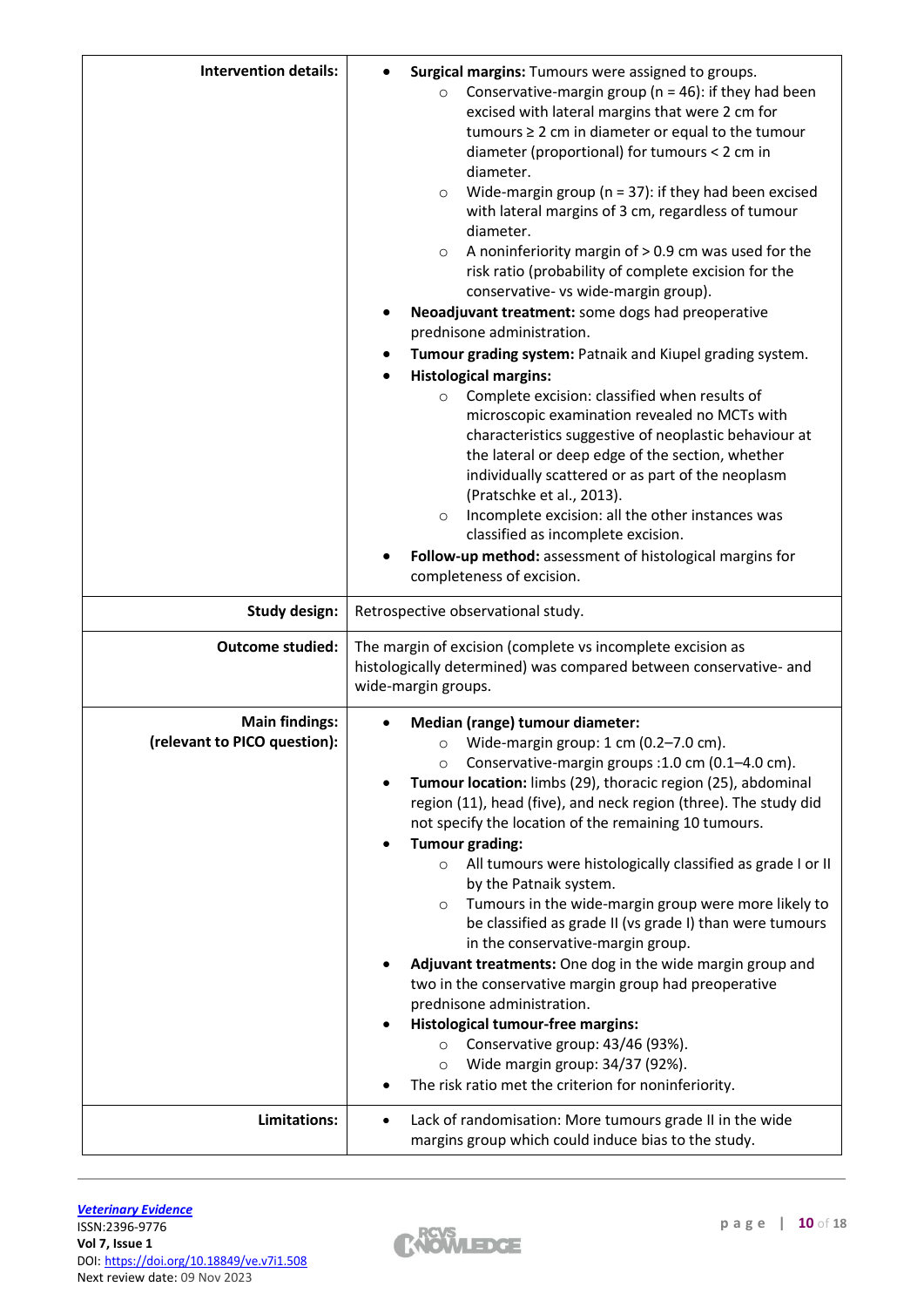| The outcome was assessed by histological complete /<br>$\bullet$<br>incomplete margins and there is no correlation with clinical<br>recurrence – further studies are needed to assess these<br>groups with clinical recurrence.<br>Due to the retrospective nature 473 dogs were excluded due<br>$\bullet$ |
|------------------------------------------------------------------------------------------------------------------------------------------------------------------------------------------------------------------------------------------------------------------------------------------------------------|
| to missing information which may introduce selection bias.<br>Histological margin assessment based on radial method only<br>$\bullet$<br>by different board-certified pathologists.                                                                                                                        |

| Saunders et al. (2020)                                |                                                                                                                                                                                                                                                                                                                                                                                                                                                                                                                                                                                                                                                                                                                                                                                                                                                                                                                                                                                                                                                                                                                                                                                                                                                                                                                                                                                                                                                                                                                                                  |  |  |  |
|-------------------------------------------------------|--------------------------------------------------------------------------------------------------------------------------------------------------------------------------------------------------------------------------------------------------------------------------------------------------------------------------------------------------------------------------------------------------------------------------------------------------------------------------------------------------------------------------------------------------------------------------------------------------------------------------------------------------------------------------------------------------------------------------------------------------------------------------------------------------------------------------------------------------------------------------------------------------------------------------------------------------------------------------------------------------------------------------------------------------------------------------------------------------------------------------------------------------------------------------------------------------------------------------------------------------------------------------------------------------------------------------------------------------------------------------------------------------------------------------------------------------------------------------------------------------------------------------------------------------|--|--|--|
| <b>Population:</b>                                    | Dogs presented to the Veterinary Oncology Specialists (Underwood,<br>Australia) between July and October 2016 and Animal Referral<br>Hospital Brisbane (Brisbane, Australia) between October 2016 and<br>August 2018.<br>65 dogs (100 cutaneous mast cell tumours [MCTs]).                                                                                                                                                                                                                                                                                                                                                                                                                                                                                                                                                                                                                                                                                                                                                                                                                                                                                                                                                                                                                                                                                                                                                                                                                                                                       |  |  |  |
| Sample size:                                          |                                                                                                                                                                                                                                                                                                                                                                                                                                                                                                                                                                                                                                                                                                                                                                                                                                                                                                                                                                                                                                                                                                                                                                                                                                                                                                                                                                                                                                                                                                                                                  |  |  |  |
| <b>Intervention details:</b>                          | Surgical margins: The width of proportional margin excision<br>was based on the largest lateral diameter of the mass up to<br>a level of 2 cm. If the tumour diameter was greater than 2<br>cm, the lateral margins that were used to excise the mass<br>were limited to 2 cm. The tumours were excised in an en<br>bloc manner with the proposed lateral surgical margins and<br>a minimum of at least one fascial plane as deep margin.<br>Preoperative neoadjuvant medications: prednisolone (0.5-<br>1 mg/kg PO SID ± chlorpheniramine (0.5-1 mg/kg PO BID)<br>for 7-10 days prior to surgical intervention.<br>Tumour grading: all tumours graded with Kiupel system.<br>Tumour size: Authors created two subgroups based on<br>tumour size:<br>Of the low-grade MCTs, 42 were < 10 mm in<br>$\circ$<br>diameter, with the remaining $46 = 10$ mm.<br>Of the high-grade MCTs 5 were < 10 mm and seven<br>$\circ$<br>were $= 10$ mm groups.<br>Tissues were fixed in formalin and were reviewed by a<br>board-certified pathologist.<br>Histological margins: Complete excision of the mass was<br>defined as both the lateral and deep margins being clear of<br>infiltration with MCTs. Incomplete excision was defined as<br>mast cell infiltration in lateral or deep margins.<br>Histological margin size was grouped into three categories:<br>≤2 mm, $2.1 - 5$ mm, and > 5 mm.<br>Follow-up method: a follow-up period of at least 365 days<br>by physical examination or owner-contact ± cytological<br>evaluation when appropriate. |  |  |  |
| <b>Study design:</b>                                  | Retrospective cohort study.                                                                                                                                                                                                                                                                                                                                                                                                                                                                                                                                                                                                                                                                                                                                                                                                                                                                                                                                                                                                                                                                                                                                                                                                                                                                                                                                                                                                                                                                                                                      |  |  |  |
| <b>Outcome studied:</b>                               | Local recurrence.                                                                                                                                                                                                                                                                                                                                                                                                                                                                                                                                                                                                                                                                                                                                                                                                                                                                                                                                                                                                                                                                                                                                                                                                                                                                                                                                                                                                                                                                                                                                |  |  |  |
| <b>Main findings:</b><br>(relevant to PICO question): | Tumour diameter:<br>Low-grade MCTs: 42 were < 10 mm in diameter, and<br>$\circ$<br>46 being = 10 mm in diameter.                                                                                                                                                                                                                                                                                                                                                                                                                                                                                                                                                                                                                                                                                                                                                                                                                                                                                                                                                                                                                                                                                                                                                                                                                                                                                                                                                                                                                                 |  |  |  |

 $\overline{r}$ 

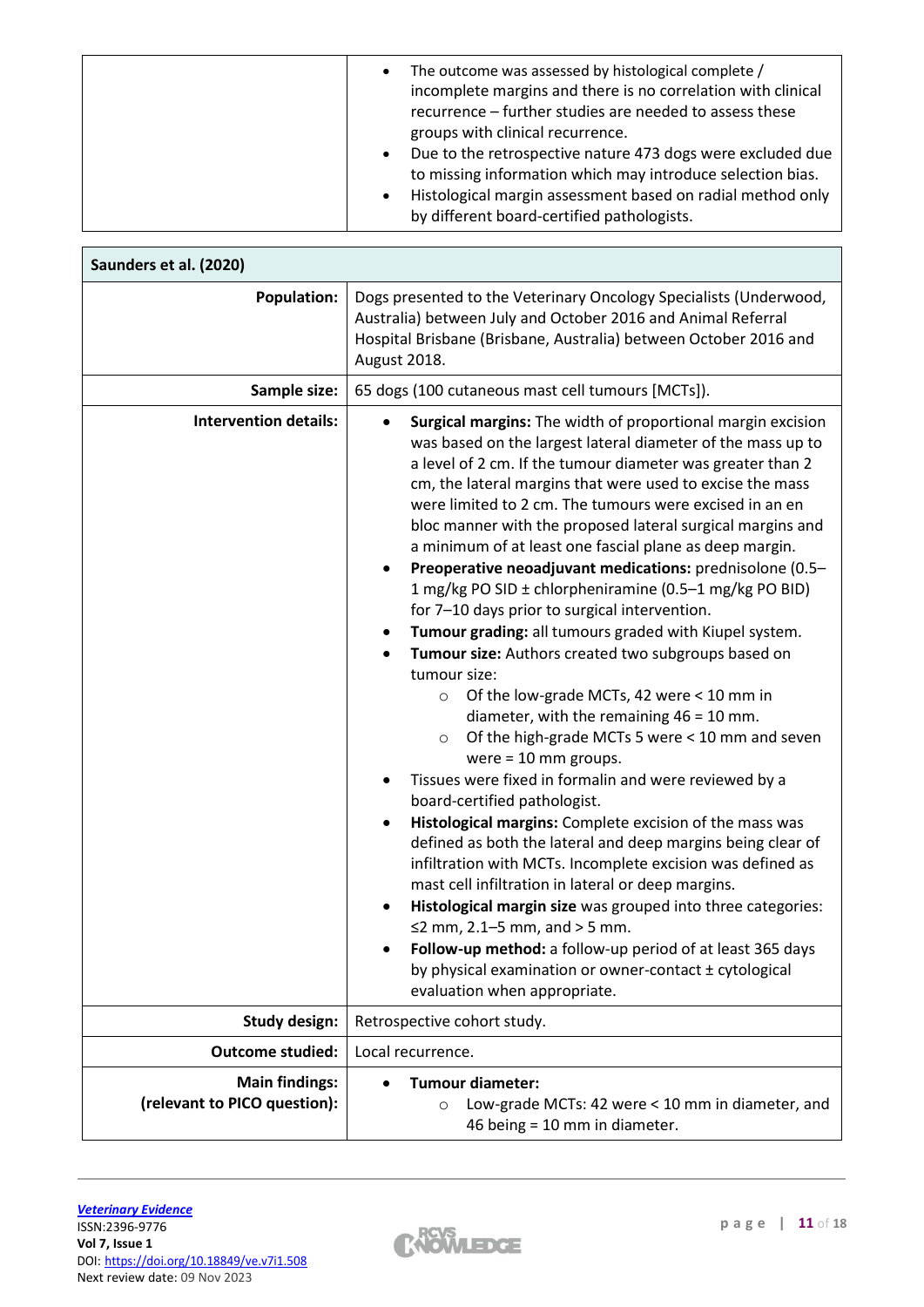|              | High-grade MCTs: five were <10mm and seven were<br>$\circ$<br>$=10$ mm<br>Median overall tumour diameter =10.0 mm (range<br>O<br>of 1-85 mm).<br>Median high-grade tumour diameter = 15.0 mm<br>$\circ$<br>(range of 3-85 mm).<br>Median low-grade tumours diameter = 10.0 mm<br>$\circ$<br>(range of $1-45$ mm).<br>Tumour location: (35%) limbs, (23%) flank and abdomen,<br>(15%) thorax, (15%) the prepuce and / or perineal regions,<br>(12%) the head and neck.                                                                                                                                                                                                                                               |
|--------------|---------------------------------------------------------------------------------------------------------------------------------------------------------------------------------------------------------------------------------------------------------------------------------------------------------------------------------------------------------------------------------------------------------------------------------------------------------------------------------------------------------------------------------------------------------------------------------------------------------------------------------------------------------------------------------------------------------------------|
|              | <b>Tumour grading:</b><br>88 low-grade MCT and 12 high-grade MCT.<br>$\circ$<br>11 dogs had high grade MCTs (one had two<br>$\circ$                                                                                                                                                                                                                                                                                                                                                                                                                                                                                                                                                                                 |
|              | tumours).<br>54 dogs had low-grade MCTs (18 multiple).<br>$\circ$<br>Histological margins/completeness of excision:<br>95/100 (95%) MCTs were completely excised.<br>$\circ$<br>Low-grade: 84/88 (96%).<br>$\circ$<br>High grade: 11/12 (92%).<br>$\circ$<br>small tumours (< 10 mm): all had complete excision<br>$\circ$<br>47/47 (100%).<br>large tumours (≥ 10 mm): 48/53 (91%) had<br>$\circ$                                                                                                                                                                                                                                                                                                                  |
|              | complete.<br>Histological tumour-free margins (HTFM) size:<br>Median HTFM size of all complete excised tumours:<br>$\circ$<br>5 mm (range 0.5-15 mm).<br>Median HTFM size of high-grade tumours: 5 mm<br>$\circ$<br>(range 2-14 mm).<br>Median HTFM size of low-grade tumours: 5 mm<br>$\circ$<br>(range 0.5-15 mm).<br>No significant association was evident between<br>$\circ$<br>tumour grade and HTFM size.<br>No significant association was evident between the<br>$\circ$<br>tumour size groups and the HTFM size groups.<br>Recurrence rate: 3/100 tumours (3%) with a median follow-<br>up period of 593 days (range 180-1460 days) with none on<br>the low-grade group and three on the high-grade group |
|              | $3/12(25%)$ .<br>Of the incompletely excised masses, four were low-grade,<br>and one was high-grade and only the high grade recurred.<br>45 tumours had neoadjuvant prednisolone and<br>chlorpheniramine administered but there was no significant<br>association between the rates of complete excision between<br>tumours that had neoadjuvant therapy compared to those<br>that did not.                                                                                                                                                                                                                                                                                                                         |
| Limitations: | Retrospective nature and as such inability to standardise<br>follow-up assessment for recurrence.<br>Some dogs had neoadjuvant prednisolone which could<br>affect tumour size, completeness of excision, and margin<br>assessment.                                                                                                                                                                                                                                                                                                                                                                                                                                                                                  |

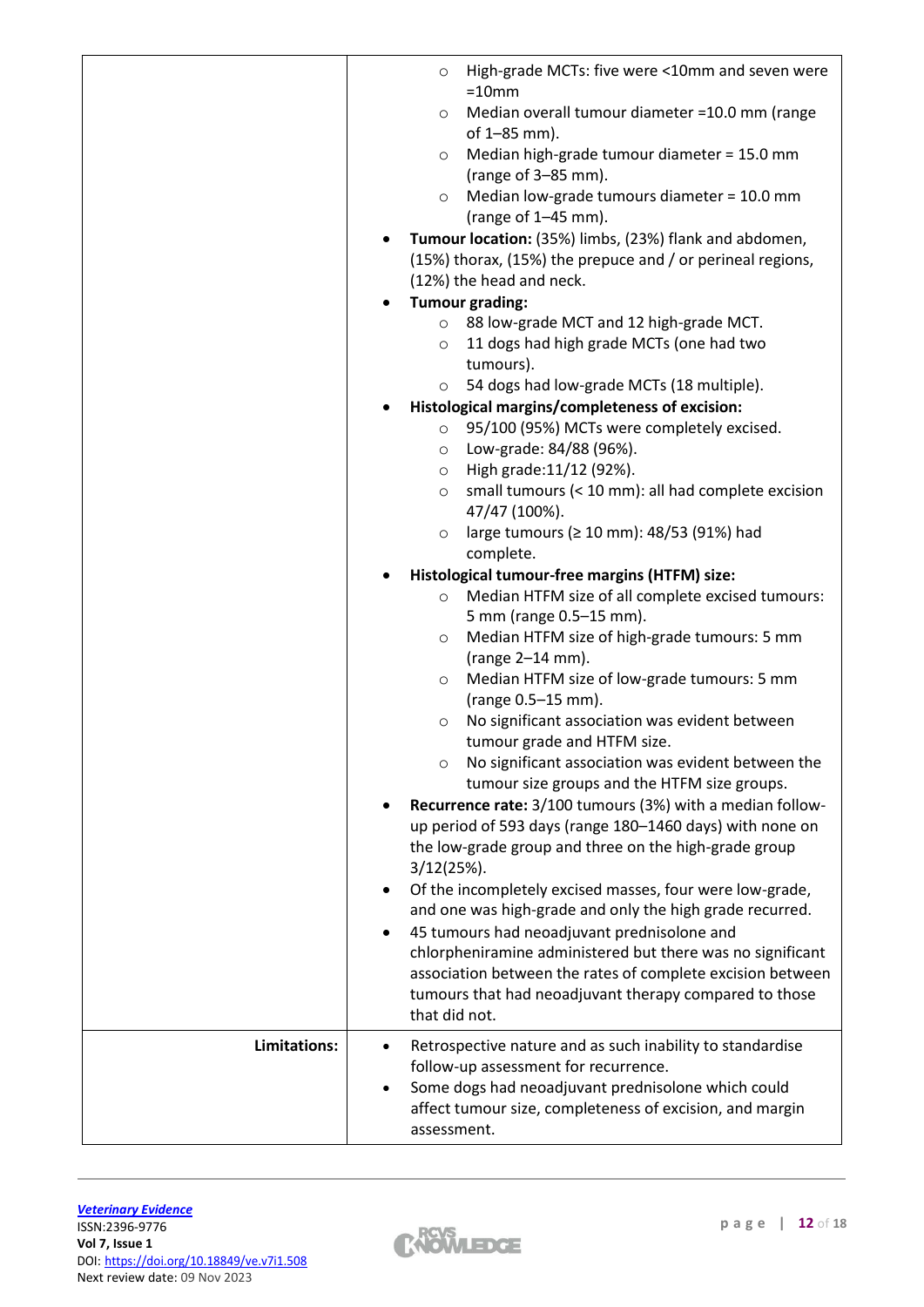| 18 dogs were excluded from the margin assessment as no<br>report on histological margins in the clinical records.<br>Tumour size may affect the completeness of excision as this<br>$\bullet$<br>relationship was close to statistical significance - potentially<br>with increased sample size groups, the relationship would<br>be more obvious.<br>Eight dogs lost to follow-up before the 365 days but all of<br>them were grade I.<br>Limitation is also the radial trimming of margins as less<br>$\bullet$<br>sensitive than the tangential method to detect residual<br>tumours at the margins. |
|---------------------------------------------------------------------------------------------------------------------------------------------------------------------------------------------------------------------------------------------------------------------------------------------------------------------------------------------------------------------------------------------------------------------------------------------------------------------------------------------------------------------------------------------------------------------------------------------------------|
|---------------------------------------------------------------------------------------------------------------------------------------------------------------------------------------------------------------------------------------------------------------------------------------------------------------------------------------------------------------------------------------------------------------------------------------------------------------------------------------------------------------------------------------------------------------------------------------------------------|

| Itoh et al. (2021)                                    |                                                                                                                                                                                                                                                                                                                                                                                                                                                                                                                                                          |  |  |  |
|-------------------------------------------------------|----------------------------------------------------------------------------------------------------------------------------------------------------------------------------------------------------------------------------------------------------------------------------------------------------------------------------------------------------------------------------------------------------------------------------------------------------------------------------------------------------------------------------------------------------------|--|--|--|
| <b>Population:</b>                                    | Dogs with cutaneous and subcutaneous mast cell tumours (MCTs)<br>presented to Aoba Animal Hospital between November 2013 and<br>September 2018 and were treated with the proportional margin<br>resection technique. 29 dogs had MCT surgery in this period. Six<br>dogs were excluded because margins were wider or narrower than<br>the proportional diameter. The final population was 23 dogs (25<br>MCTs). From the 25 MCTs, the 24 were cutaneous and one<br>subcutaneous.                                                                         |  |  |  |
| Sample size:                                          | 23 dogs (24 cutaneous MCTs).                                                                                                                                                                                                                                                                                                                                                                                                                                                                                                                             |  |  |  |
| <b>Intervention details:</b>                          | Surgical margins: MCTs excised with margins equal to the<br>proportional diameter of the tumour as described by<br>Pratschke et al. (2013) and at least one fascial plane as deep<br>margin.<br>Tumour grading: All tumours graded based on Patnaik and<br>Kiupel system.<br>Adjuvant treatment: No dogs had adjuvant treatment.<br>Histological margins: Classified as complete, close (tumour<br>cells within 1 mm of the margin), or incomplete (tumour<br>cells in the margin).<br>Follow-up method: Review of the medical records.                  |  |  |  |
| <b>Study design:</b>                                  | Retrospective case series.                                                                                                                                                                                                                                                                                                                                                                                                                                                                                                                               |  |  |  |
| <b>Outcome studied:</b>                               | Local recurrence.<br>Completeness of resection.                                                                                                                                                                                                                                                                                                                                                                                                                                                                                                          |  |  |  |
| <b>Main findings:</b><br>(relevant to PICO question): | Tumour diameter: The tumour diameter range was 0.3-2.6<br>٠<br>cm (Median: 0.9 cm).<br>Tumour location: Trunk (12), extremities (seven), head<br>٠<br>(two), vagina / perineum (three), and tail (one).<br><b>Tumour grading:</b><br>All 24 cutaneous MCTs grades as low-grade (Kiupel).<br>$\circ$<br>Five MCTs Patnaik grade I and 19 as Patnaik grade II.<br>$\circ$<br><b>Histological margins results:</b><br>Complete in 20 cases.<br>$\circ$<br>Close (deep margin) in two cases.<br>$\circ$<br>Incomplete (deep margin) in two cases.<br>$\circ$ |  |  |  |

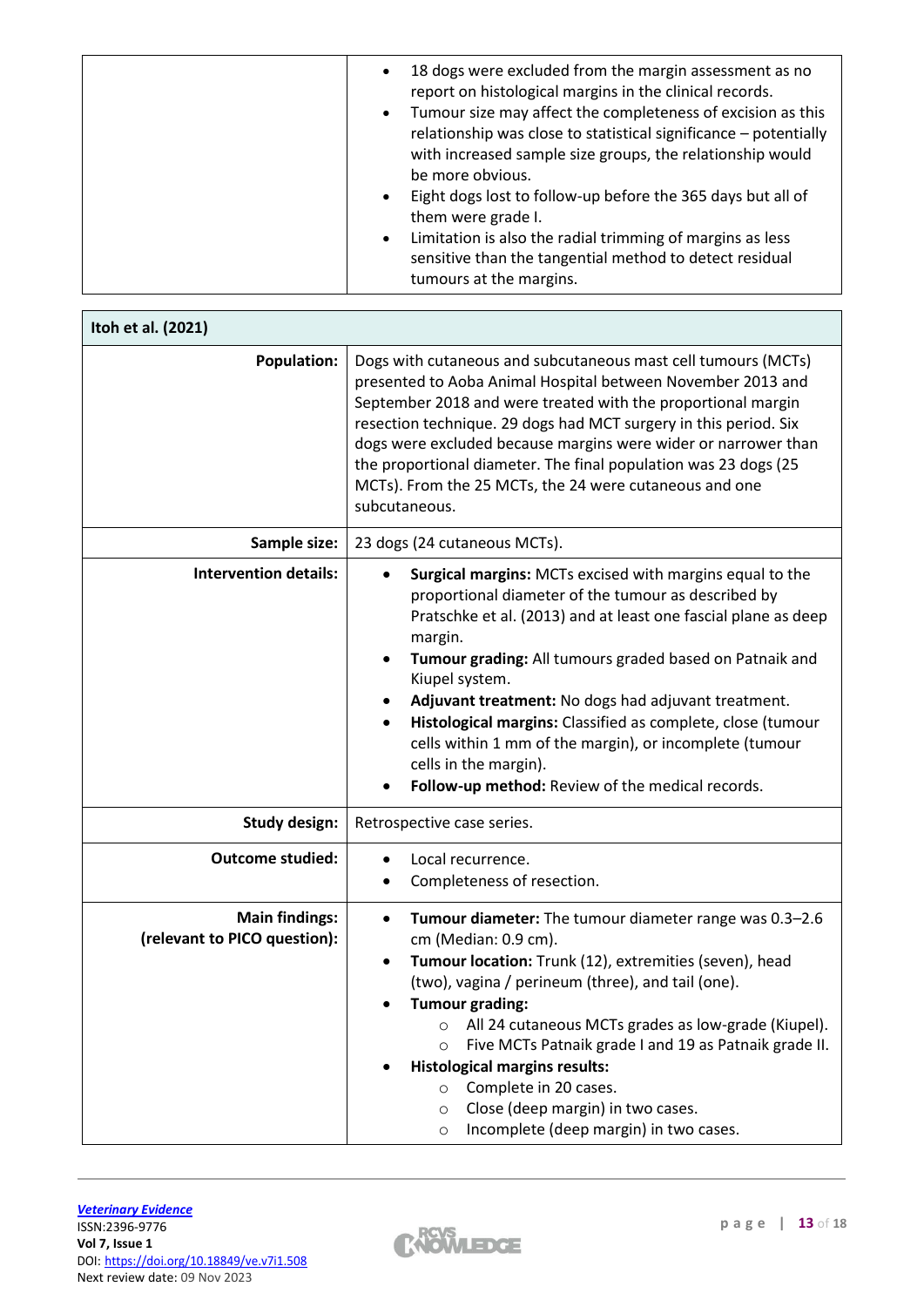|              | Local recurrence: No local recurrence in a follow-up period<br>of 410-2,219 days (median: 990 days). |
|--------------|------------------------------------------------------------------------------------------------------|
| Limitations: | Local recurrence distance in relation to surgical scar was not<br>specified.                         |
|              | Small sample size - prone to type II error.<br>$\bullet$                                             |
|              | Only tumours with small size were included.                                                          |

# **Appraisal, application and reflection**

Historically, it has been recommended that mast cell tumours (MCTs) independently of grade, must be excised with 3 cm lateral margins and one fascial plane as deep margin. However, evidence to support this recommendation is lacking, especially for grade I and II MCTs. Recent literature suggests that the removal of these low-grade tumours with 2 cm lateral margins and one deep fascial plane, is sufficient to achieve local control and does not increase the incidence of local recurrence (Simpson et al., 2004; Fulcher et al., 2006; Chu et al., 2020; Milovancev et al., 2019; and Saunders et al., 2020).

In the study by Seguin et al. (2001), 2–3 cm margins were used to remove MCTs, however, the authors did not divide the dogs into groups in terms of margins, so no direct comparison between conservative and wide excision is possible. In this study, only 5% (three tumours) recurred locally; however, the authors based their follow-up not only on clinical examinations but also on referring veterinarians or telephone updates from clients. There is a possibility that this local recurrence rate is underestimated, as some recurrences may be missed by clients. The authors also included dogs with scar tissue of previously incompletely excised MCTs, which makes the study population not homogeneous. In addition, two dogs had an amputation as definite treatment, and as such local recurrence could not be evaluated in these dogs. Other limitations of this study include its retrospective nature, which may mean that some information was not recorded in the medical records.

Two later studies, one by Simpson et al. (2004) and Fulcher et al. (2006), investigated the removal of grade I and II MCTs with 2 cm lateral margins. Both studies suffer from small sample sizes, which predispose them to type II statistical error. When we combine both studies for a total number of 46 MCTs (seven grades I and 39 grade II), 44/46 MCTs (95%) were completely excised at 2 cm lateral surgical margin. Only two dogs, in the Fulcher et al. (2006) study, had incomplete histological margins and none of them suffered local recurrence; however, one dog received revision surgery 2 weeks later. In both studies, no local recurrence was noted at a median follow-up of 351 days and 379 days, respectively. Based on these studies, it was suggested that a surgical dose of 2 cm lateral margins and one fascial plane deep should be sufficient to achieve local control without increased rates of local recurrence for grade I and II MCTs.

Pratschke et al. (2013) first described the approach of surgical excision based on the proportional margin of the tumour. In this study, masses were resected with a lateral margin equal to their widest diameter, with a maximum lateral margin of 4 cm and a well-defined deep fascial plane. Complete excision was achieved in 40/47 (85%) of cases, and although 7/47 (15%) of excised tumours had dirty margins, only one recurred locally during a median follow-up of 420 days. This was a completely excised, grade III MCT, highlighting the fact that achieving local control is not only influenced by the completeness of histological margins but also depends on the biological behaviour of the tumour. This study had a small sample size and a relatively short median follow-up time, which may have influenced the local recurrence rate. Furthermore, two of the dogs with incomplete margins had adjuvant treatments and another dog with incomplete margins died from gastric dilatation-volvulus 1 day post-surgery. One advantage of this study is that it included tumours in difficult locations such as the face, distal extremities, inguinal and preputial regions.

Based on the original work by Pratchke et al. (2013), two recent studies used a modified proportional margins approach for MCT excision. Chu et al. (2020) compared the completeness of excision (histologically free of tumour margins) after conservative surgical excision (excision with lateral margins equal to or smaller than 2 cm) and wide surgical excision (3 cm lateral margins) and showed a similar percentage of histologically free

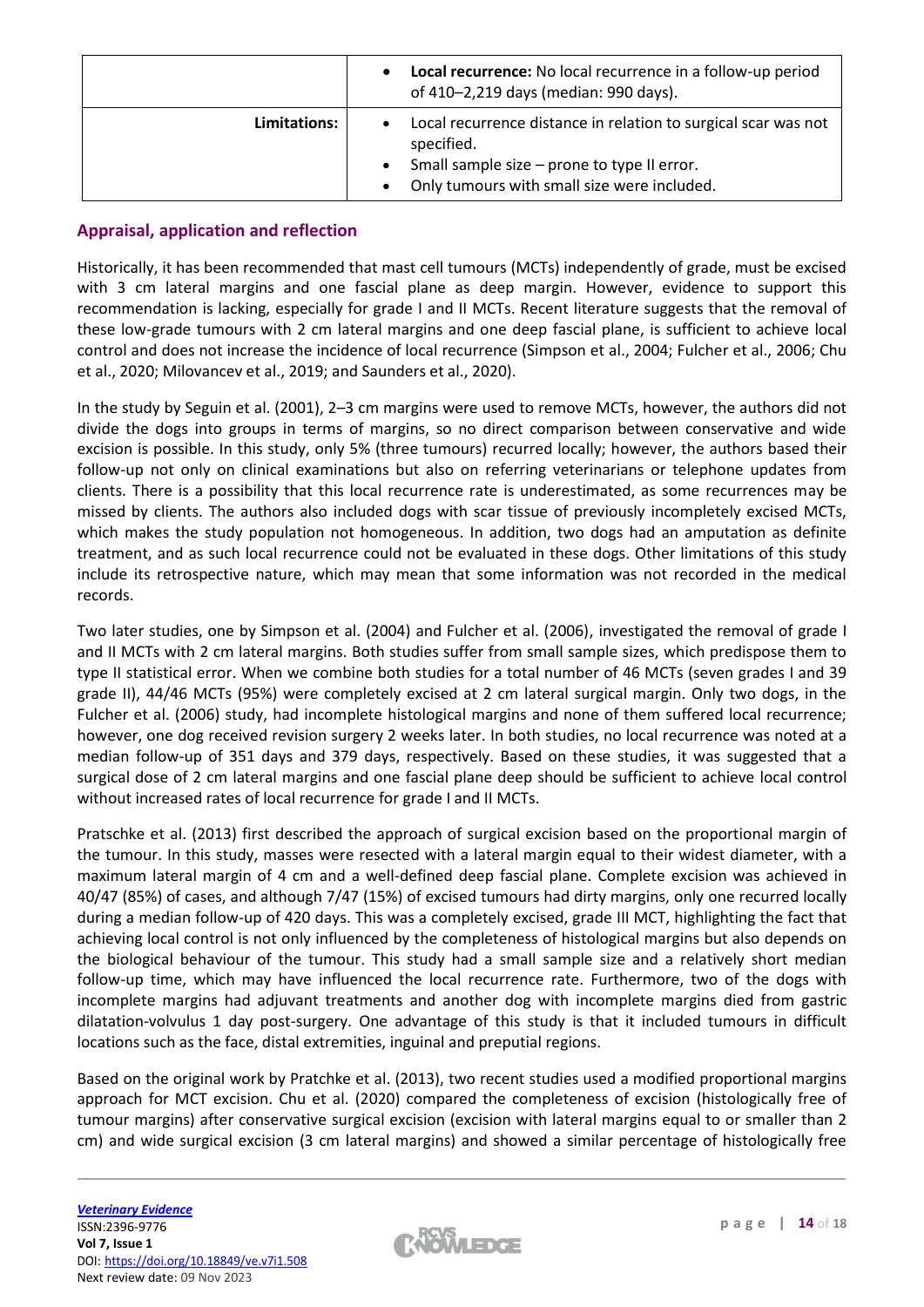margins in both groups (93% and 92%, respectively). The authors concluded that this conservative approach was not inferior to the wide approach in achieving histologically free margins. The main limitation of this study was that the outcome measured was histologically free margins and not local recurrence. Milovancev et al. (2019) showed in a prospective clinical study with a follow-up of 2 years that narrow histological margins (1 mm) do not always correlate with local recurrence. In this study, 30 low-grade MCTs with a mean intraoperative margin of 20 mm were removed and only one recurred.

Saunders et al. (2020) used a similar approach to Pratchke et al. (2013) and Chu et al. (2020), where they excised MCTs based on the largest lateral diameter of the mass up to 2 cm and with 2 cm margins for masses greater than 2 cm. This study contains the largest sample size with 100 MCTs but both low-grade (88) and high-grade (12) tumours were included. The local recurrence rate was 3% (3/100), similar to Pratchke et al's. (2013) study 1/45 (2%) but occurred only in high-grade tumours. None of the low-grade mast cell tumours included in the study recurred locally.

A correlation between conservative versus wide surgical excision and completeness of histological margins could not be established in this review because the classification methods of histologic margins were inconsistent between studies and the sampling methods used by histopathologists were different. In addition, the clinical significance of surgical margins and completeness of excision with the likelihood of metastatic spread could not be evaluated in this review.

Increased tumour size is a significant risk factor for incomplete excision with a 1.4% increase in the risk of incomplete excision per cm2 (Monteiro et al., 2011). The studies in this review failed to show a significant association between tumour diameter and completeness of excision and clear recommendations regarding surgical margins and large diameter tumours (>4 cm) cannot be made because most of the tumours in the included studies were small in diameter.

MCTs in muzzle, prepuce, inguinal and perineal areas have been associated with aggressive behaviour (Hillman et al., 2010; and Sfiligoi et al., 2005). In Simpson et al. (2004), the location of the MCT on the hind limb was significantly associated with incomplete excision and in Pratchke et al's. (2013) study, 5/7 tumours with incomplete margins were located on the limbs. This review cannot evaluate surgical margins and recurrence rates in MCTs in difficult locations such as the muzzle, distal extremities, inguinal and perineal areas due to the small number of these tumours in the study populations.

This review suggests that most grade I and II cutaneous MCTs can be safely excised without an increase in the recurrence rate using either 2 cm lateral margins (Simpson et al., 2004; and Fulcher et al., 2006) or the proportional margin approach (Pratschke et al., 2013; Chu et al., 2020; and Saunders et al., 2020) instead of the classic recommendation of wide surgical excision (3 cm lateral margins). Nevertheless, the overall evidence is low and further studies, preferably multi-institutional studies with larger study populations, are needed to provide higher quality of evidence. These recommendations do not apply to high-grade MCTs, which are biologically more aggressive, locally invasive, and more likely to metastasize. Similarly, these recommendations must be used with caution for subcutaneous MCTs. There is no grading system for subcutaneous MCTs and many times their actual margins are not easily distinguished due to their subcutaneous origin and surrounding oedema. Studies by Pratchke et al. (2013) and Itoh et al. (2021) contained subcutaneous MCTs, but due to their low numbers, no correlation between surgical margins and local recurrence could be made.

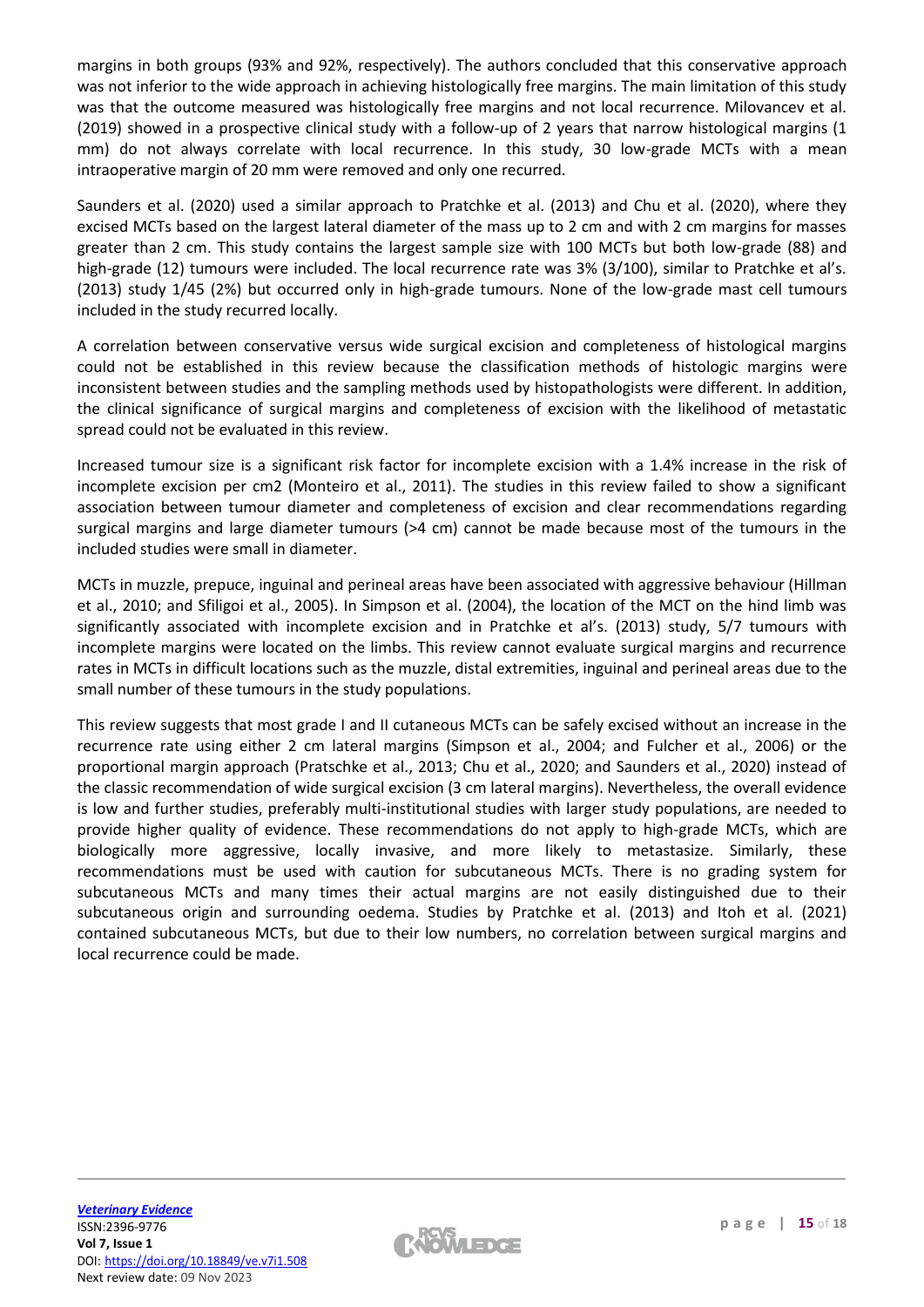# **Methodology**

| <b>Search strategy</b>                   |                                                                                                                                                                                                                                                                                                                              |
|------------------------------------------|------------------------------------------------------------------------------------------------------------------------------------------------------------------------------------------------------------------------------------------------------------------------------------------------------------------------------|
| Databases searched and dates<br>covered: | CAB Abstracts accessed via OVID platform (1980-2021)<br>PubMed database accessed via NCBI (1986-November 2021)                                                                                                                                                                                                               |
| Search terms:                            | <b>CAB Abstracts:</b><br>(Dog OR canine OR canines OR bitch OR canid) AND (mast cell<br>tumour OR mast cell tumor) AND (surgical margin OR incomplete<br>margin OR dirty margin OR surgical resection OR surgical excision OR<br>surgery OR margin OR resection) AND (recurrence OR local control<br>OR neoplasm recurrence) |
|                                          | PubMed:<br>(Dog OR canine OR canines) AND (mast cell tumour OR mast cell<br>tumor) AND (surgical margin OR incomplete margin OR dirty margin<br>OR surgical resection OR surgical excision OR surgery) AND<br>(recurrence OR local control OR neoplasm recurrence)                                                           |
| Dates searches performed:                | 09 Nov 2021                                                                                                                                                                                                                                                                                                                  |

| <b>Exclusion / Inclusion criteria</b> |                                                                                                                                                                                                                                                                                                                                                                                                |  |  |  |
|---------------------------------------|------------------------------------------------------------------------------------------------------------------------------------------------------------------------------------------------------------------------------------------------------------------------------------------------------------------------------------------------------------------------------------------------|--|--|--|
| Exclusion:                            | Single case reports, duplicate articles, review articles, book<br>chapters, or sections.<br>Articles which did not directly evaluate the relationship<br>$\bullet$<br>between lateral surgical margins and local recurrence.<br>Articles that did not specify the surgical margins at the time<br>$\bullet$<br>of the surgery.<br>Articles not available in the English language.<br>$\bullet$ |  |  |  |
| Inclusion:                            | Original peer-reviewed articles including case series, observational,<br>or interventional studies which evaluate the relationship of lateral<br>surgical margins in MCT excision and local recurrence.                                                                                                                                                                                        |  |  |  |

| <b>Search outcome</b>                         |                             |                                                     |                                                                                                                                                  |                                                                |                                                            |                                    |
|-----------------------------------------------|-----------------------------|-----------------------------------------------------|--------------------------------------------------------------------------------------------------------------------------------------------------|----------------------------------------------------------------|------------------------------------------------------------|------------------------------------|
| <b>Database</b>                               | <b>Number</b><br>of results | $Excluded -$<br>Not relevant<br>to PICO<br>question | $Excluded -$<br><b>Surgical margins</b><br>at the time of the<br>surgery not<br>reported and<br>studies with only<br>subcutaneous<br><b>MCTs</b> | $Excluded -$<br>Reviews, case<br>reports and<br><b>letters</b> | Excluded -<br>Not in<br><b>English or</b><br>not available | <b>Total</b><br>relevant<br>papers |
| CAB<br>Abstracts                              | 31                          | 9                                                   | 5                                                                                                                                                | 10                                                             | 1                                                          | 6                                  |
| PubMed                                        | 99                          | 58                                                  | 14                                                                                                                                               | 19                                                             | $\Omega$                                                   | 8                                  |
| Total relevant papers when duplicates removed |                             |                                                     |                                                                                                                                                  | 8                                                              |                                                            |                                    |

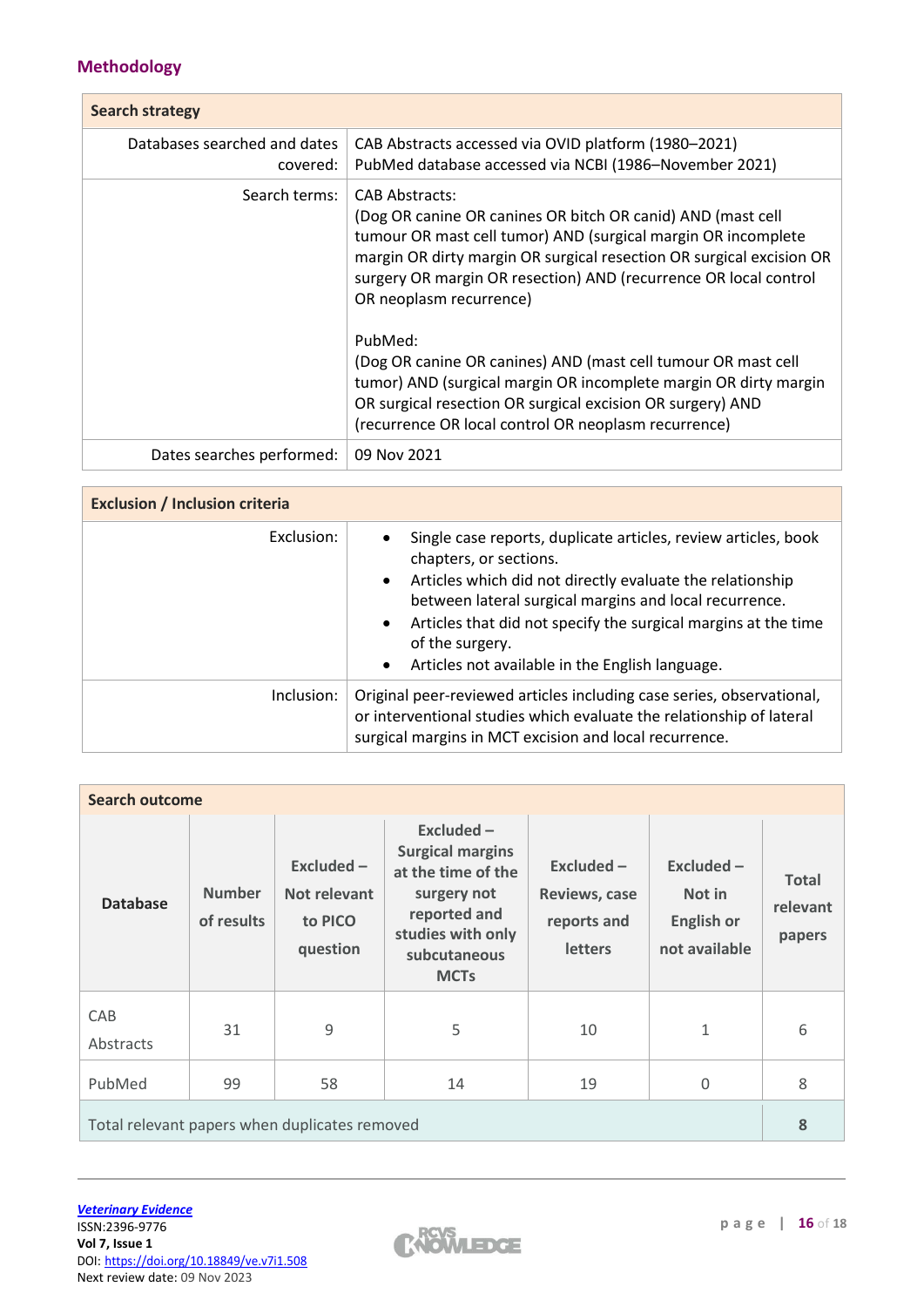# **CONFLICT OF INTEREST**

The authors declare no conflict of interest.

# **REFERENCES**

- 1. Chu, M., Hayes, G., Henry, J. & Oblak, M. (2020). Comparison of lateral surgical margins of up to two centimeters with margins of three centimeters for achieving tumor-free histologic margins following excision of grade I or II cutaneous mast cell tumors in dogs. *Journal of the American Veterinary Medical Association*. 256(5), 567–572. DOI: <https://doi.org/10.2460/javma.256.5.567>
- 2. Fulcher, R., Ludwig, L., Bergman, P., Newman, S., Simpson, A. & Patnaik, A. (2006). Evaluation of a twocentimeter lateral surgical margin for excision of grade I and grade II cutaneous mast cell tumors in dogs. *Journal of the American Veterinary Medical Association*. 228(2), 210–215. DOI: <https://doi.org/10.2460/javma.228.2.210>
- 3. Hillman, L., Garrett, L., de Lorimier, L., Charney, S., Borst, L. & Fan, T. (2010). Biological behavior of oral and perioral mast cell tumors in dogs: 44 cases (1996–2006). *Journal of the American Veterinary Medical Association*. 237(8), 936–942. DOI: <https://doi.org/10.2460/javma.237.8.936>
- 4. Itoh, T., Kojimoto, A., Uchida, K., Chambers, J. and Shii, H. (2021). Long-term postsurgical outcomes of mast cell tumors resected with a margin proportional to the tumor diameter in 23 dogs. *Journal of Veterinary Medical Science*. 83(2), 230–233. DOI: <https://doi.org/10.1292/jvms.20-0281>
- 5. Milovancev, M., Townsend, K., Tuohy, J., Gorman, E., Bracha, S., Curran, K. and Russell, D. (2019). Long-term outcomes of dogs undergoing surgical resection of mast cell tumors and soft tissue sarcomas: A prospective 2‐year‐long study. *Veterinary Surgery*. 49(1), 96–105. DOI: <https://doi.org/10.1111/vsu.13225>
- 6. Monteiro, B., Boston, S. & Monteith, G. (2011). Factors influencing complete tumor excision of mast cell tumors and soft tissue sarcomas: a retrospective study in 100 dogs. *Canadian Veterinary Journal*. 52(11), 1209–1214.
- 7. Pratschke, K., Atherton, M., Sillito, J. & Lamm, C. (2013). Evaluation of a modified proportional margins approach for surgical resection of mast cell tumors in dogs: 40 cases (2008–2012). *Journal of the American Veterinary Medical Association*. 243(10), 1436–1441. DOI: <https://doi.org/10.2460/javma.243.10.1436>
- 8. Saunders, H., Thomson, M., O'Connell, K., Bridges, J. & Chau, L. (2020). Evaluation of a modified proportional margin approach for complete surgical excision of canine cutaneous mast cell tumours and its association with clinical outcome. *Veterinary and Comparative Oncology*. 19(4). DOI: <https://doi.org/10.1111/vco.12630>
- 9. Seguin, B., Leibman, N., Bregazzi, V., Ogilvie, G., Powers, B., Dernell, W., Fettman, M. & Withrow, S. (2001). Clinical outcome of dogs with grade-II mast cell tumors treated with surgery alone: 55 cases (1996–1999). *Journal of the American Veterinary Medical Association*. 218(7), 1120–1123. DOI: <https://doi.org/10.2460/javma.2001.218.1120>
- 10. Sfiligoi, G., Rassnick, K., Scarlett, J., Northrup, N. & Gieger, T. (2005). Outcome of dogs with mast cell tumors in the inguinal or perineal region versus other cutaneous locations: 124 cases (1990– 2001). *Journal of the American Veterinary Medical Association*. 226(8), 1368–1374. DOI: <https://doi.org/10.2460/javma.2005.226.1368>
- 11. Simpson, A., Ludwig, L., Newman, S., Bergman, P., Hottinger, H. and Patnaik, A. (2004). Evaluation of surgical margins required for complete excision of cutaneous mast cell tumors in dogs. *Journal of the American Veterinary Medical Association*. 224(2), 236–240. DOI: <https://doi.org/10.2460/javma.2004.224.236>